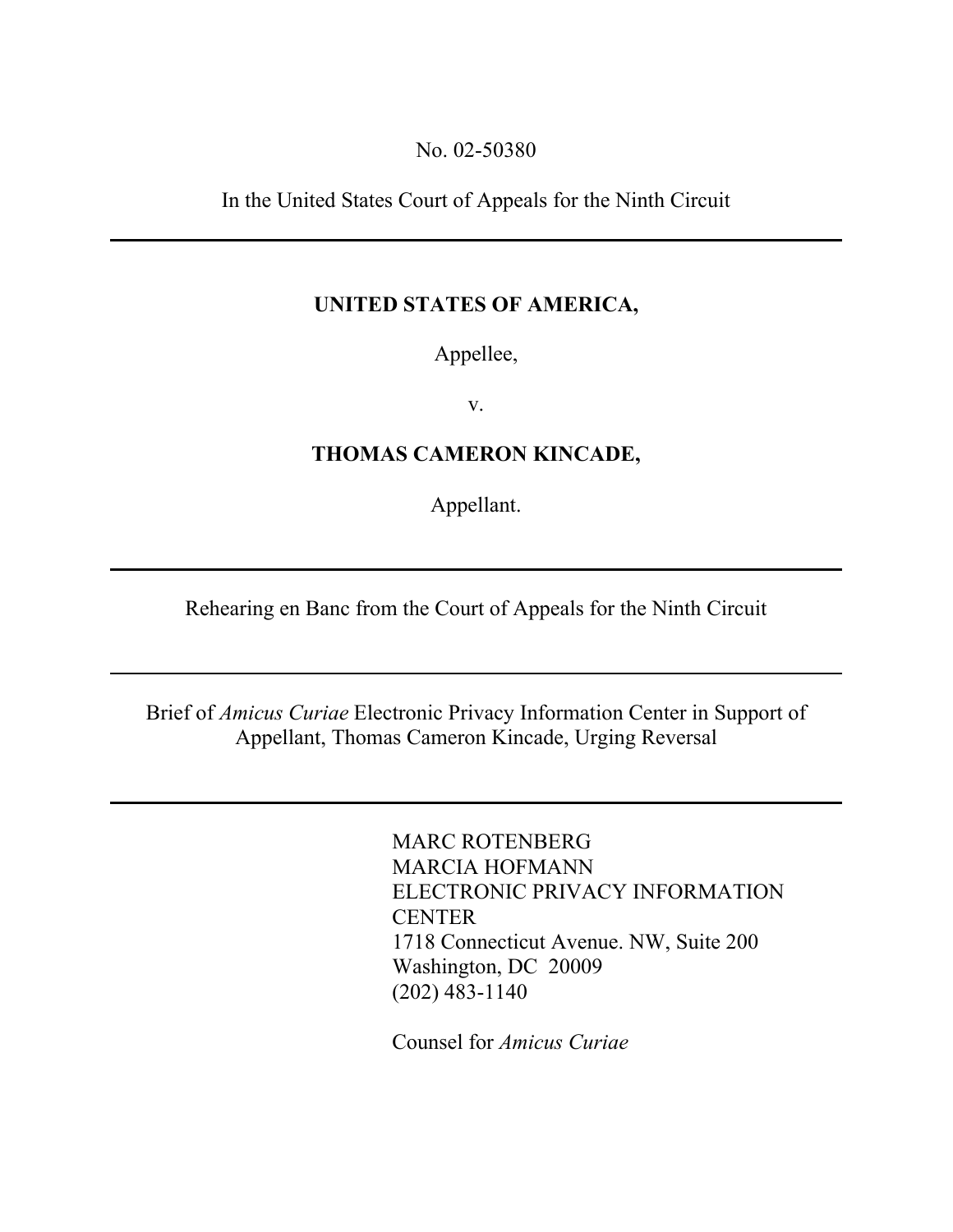## IN THE UNITED STATES COURT OF APPEALS FOR THE NINTH CIRCUIT

| UNITED STATES OF AMERICA, |  |
|---------------------------|--|
| Appellee,                 |  |
| V.                        |  |
| THOMAS CAMERON KINCADE,   |  |
| Appellant.                |  |

) No. 02-50380

# MOTION OF *AMICUS CURIAE* ELECTRONIC PRIVACY INFORMATION CENTER FOR LEAVE TO FILE ACCOMPANYING *AMICUS* BRIEF

Pursuant to Federal Rule of Appellate Procedure Rule 29(b), *amicus curiae* Electronic Privacy Information Center ("EPIC") requests leave to file the accompanying *amicus curiae* brief in support of Appellant. This brief urges reversal of the District Court's decision. Neither party to this case has consented to the filing of this brief.

The Electronic Privacy Information Center is a public interest research center in Washington, D.C. that was established to focus public attention on emerging civil liberties issues and to protect privacy, the First Amendment, and other constitutional values. EPIC has participated as *amicus curiae* in numerous privacy cases, including most recently *Hiibel v. Sixth Judicial Circuit of Nevada*, No. 03-5554 (2004), *Doe v. Chao*, No. 02-1377 (2003), *Smith v. Doe*, 123 S. Ct.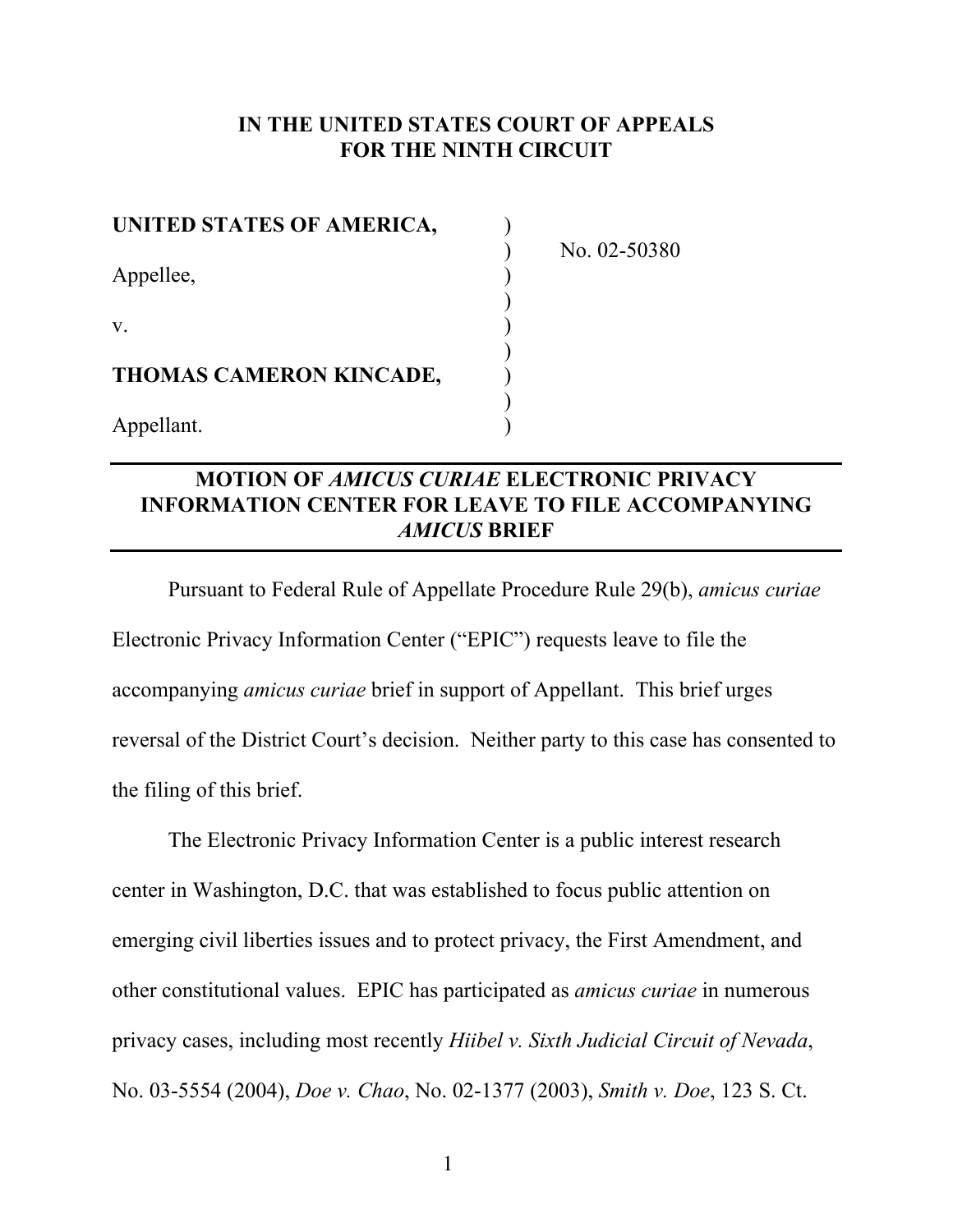1140 (2003), *Dep't. of Justice v. City of Chicago*, 123 S. Ct. 1352 (2003),

*Watchtower Bible and Tract Soc'y of N.Y. Inc. v. Vill. of Stratton*, 536 U.S. 150 (2002), and *Reno v. Condon*, 528 U.S. 141 (2000). In this case, the federal DNA Analysis Backlog Elimination Act of 2000, 42 U.S.C. § 14135a, compels the production of DNA samples from parolees in violation of the Fourth Amendment. DNA reveals vastly more information than a fingerprint. DNA profiles may also implicate an individual's family. Moreover, the collection of DNA samples for a widely accessible national DNA database raises the very real possibility that DNA samples collected at one point in time for one purpose will be used in the future for unrelated purposes. EPIC believes it is vital to understand the extent to which DNA collection and use implicates Fourth Amendment interests, and therefore respectfully requests that this Court grant it leave to file the accompanying *amicus curiae* brief.

Dated: February 27, 2004 Respectfully submitted,

MARC ROTENBERG MARCIA HOFMANN ELECTRONIC PRIVACY INFORMATION CENTER 1718 Connecticut Ave., NW, Suite 200 Washington, DC 20009 (202) 483-1140

 $\mathcal{L}_\text{max}$  , where  $\mathcal{L}_\text{max}$  , we have the set of  $\mathcal{L}_\text{max}$ 

Counsel for *Amicus Curiae*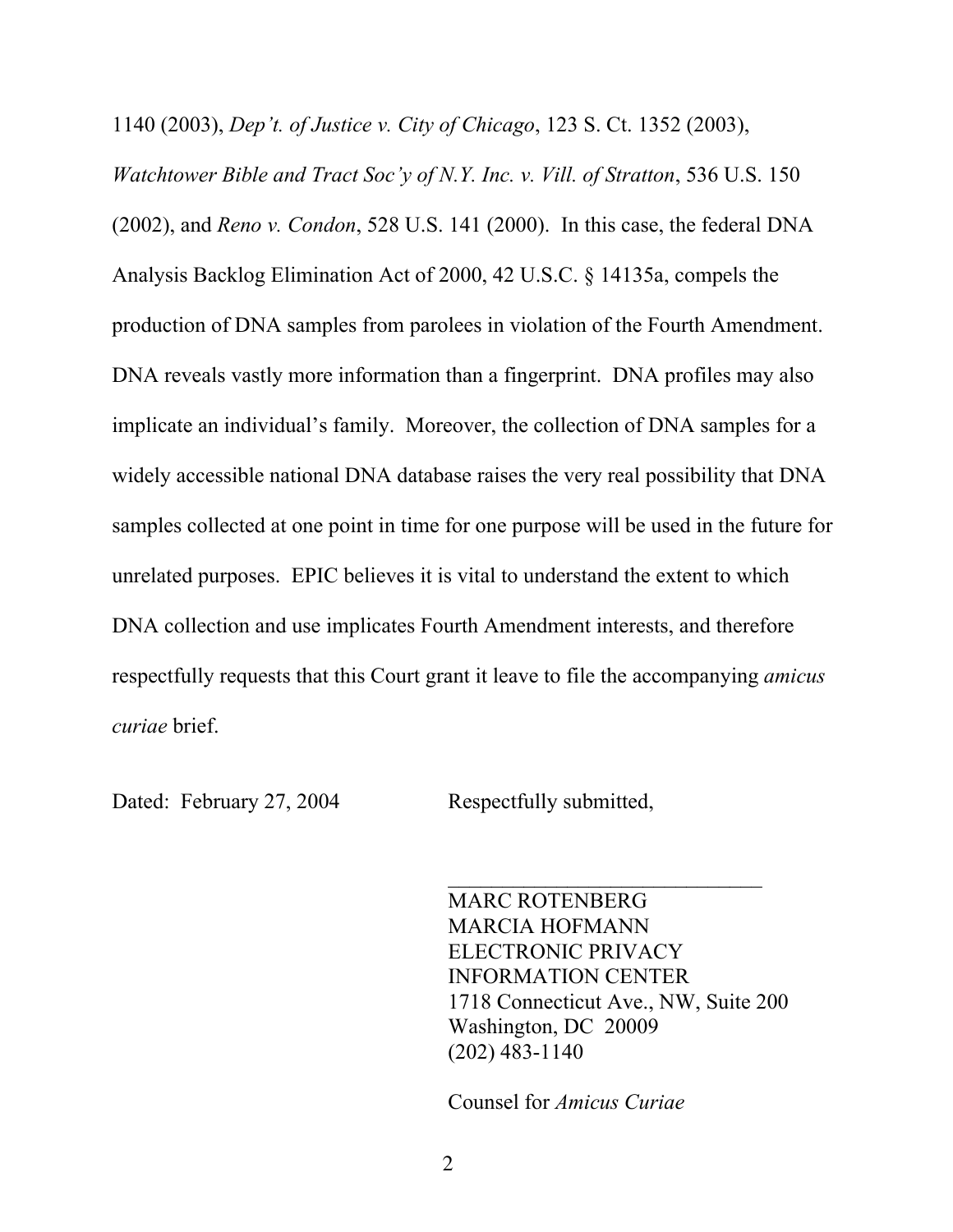# TABLE OF CONTENTS

| I.  | Overview of the Combined DNA Index System ("CODIS") 2                                                                                  |
|-----|----------------------------------------------------------------------------------------------------------------------------------------|
| П.  | <b>DNA Contains Substantially More Information than a</b>                                                                              |
| Ш.  | <b>DNA Samples Can be Reanalyzed for Non-Law Enforcement</b>                                                                           |
| IV. | <b>National and International Governmental Entities May Soon</b><br><b>Obtain Unregulated Access to an Individual's DNA Profile in</b> |
|     |                                                                                                                                        |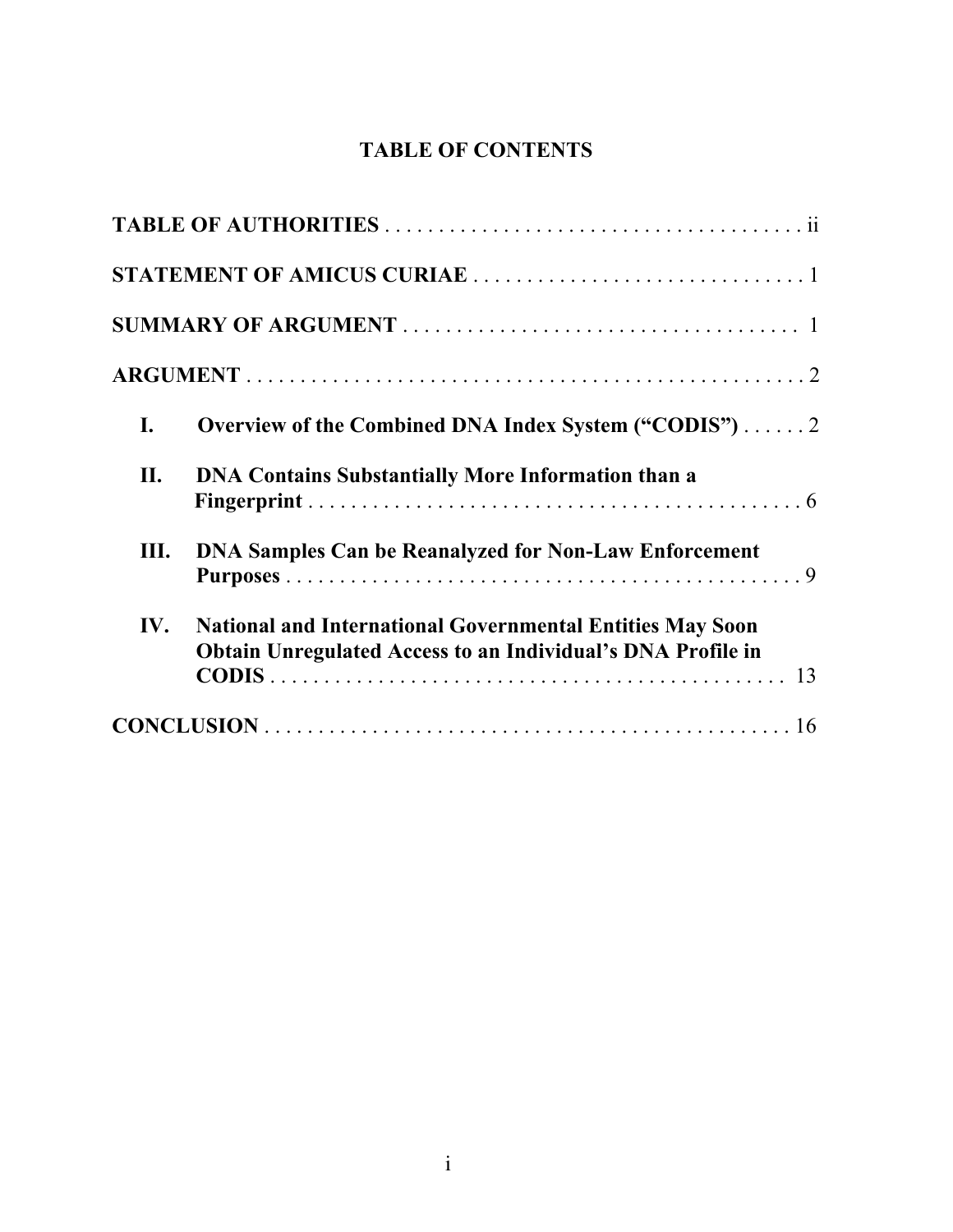# TABLE OF AUTHORITIES

# STATUTES AND LEGISLATIVE MATERIALS

| DNA Analysis Backlog Elimination Act of 2000, 42 U.S.C. § 14135a (2000). 2, 16                                                                                                                                                        |
|---------------------------------------------------------------------------------------------------------------------------------------------------------------------------------------------------------------------------------------|
|                                                                                                                                                                                                                                       |
| <b>OTHER AUTHORITIES</b>                                                                                                                                                                                                              |
| Australian Law Reform Commission and the Australian Health Ethics Committee of<br>the National Health and Medical Research Council, <i>Essentially Yours: The Protection</i>                                                          |
| Australian National Health and Medical Research Council, National Statement on<br>Ethical Conduct in Research Involving Humans, NHMRC, Canberra (1999) 11                                                                             |
| Bureau of Immigration & Customs Enforcement of the Dep't of Homeland Sec.,<br>Endgame: Office of Detention & Removal Strategic Plan, 2003-2012 (Aug. 15,                                                                              |
| Comm. on DNA Tech. in Forensic Science of the Nat'l Acad. of Science, DNA                                                                                                                                                             |
| Criminal Justice Info. Servs. (CJIS) Div. of the FBI, National Crime<br>Information Center (NCIC) Technical and Operational Update (TOU) 03-3                                                                                         |
| Dep't of Homeland Sec., US-VISIT Program, Increment 1, Privacy Impact Assessment                                                                                                                                                      |
| Diplomacy and the War on Terrorism: Hearing Before the Comm. on Foreign<br>Relations, United States Senate, 108th Cong. 2 (Mar. 18, 2003) (statement of John S.<br>Pistole, Deputy Assistant Dir., Counterterrorism Div., FBI) 15, 16 |
| Electronic Privacy Information Center, <i>Privacy and Human Rights: An International</i>                                                                                                                                              |
| FBI, U.S. Dep't of Justice, CODIS Participating States (Jan. 2004) 6                                                                                                                                                                  |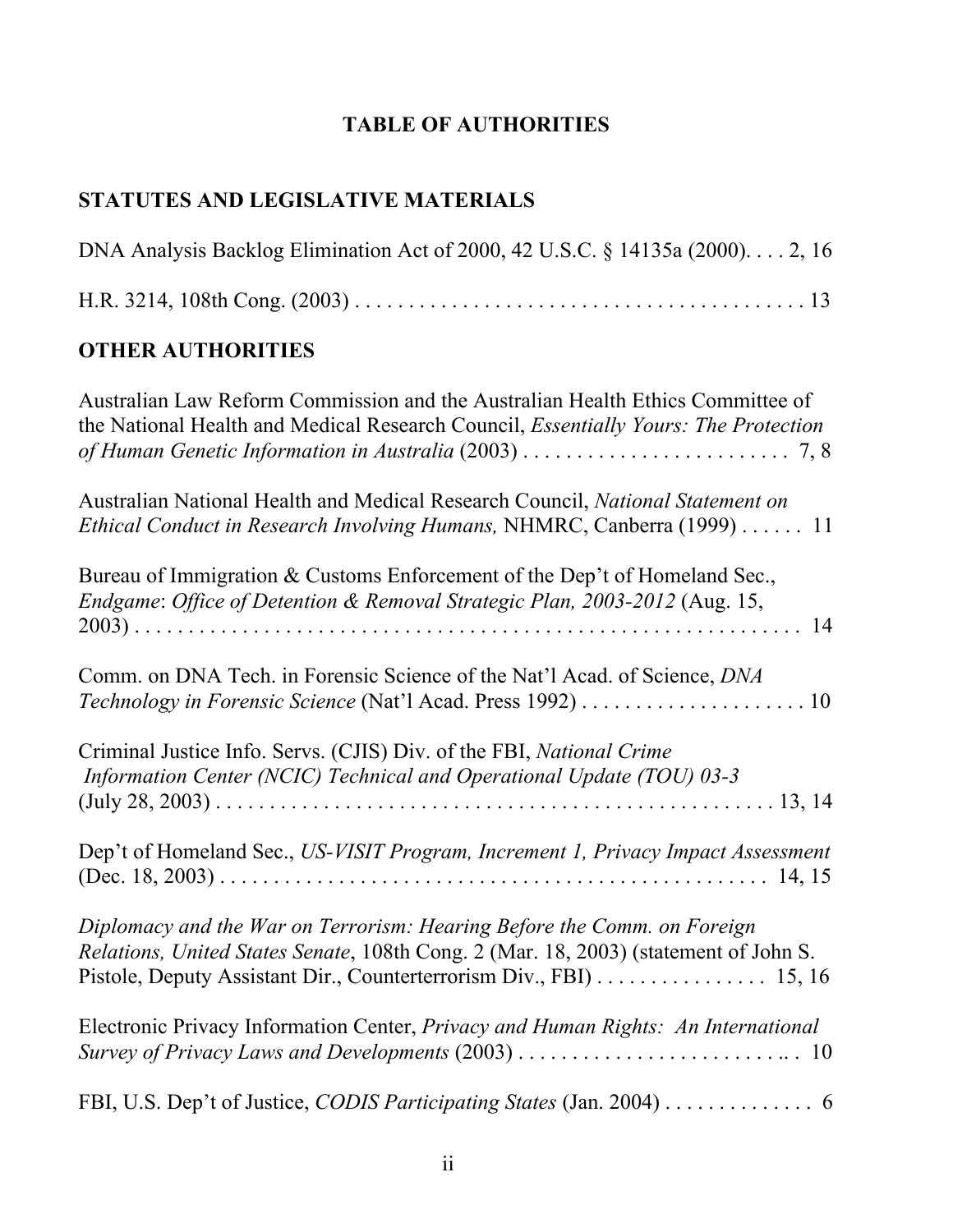| FBI, U.S. Dep't of Justice, <i>Combined DNA Index System Programs</i> (April 2000) 5                                                                                                                                                             |
|--------------------------------------------------------------------------------------------------------------------------------------------------------------------------------------------------------------------------------------------------|
| FBI, U.S. Dep't of Justice, Facts and Figures 2003, Law Enforcement Support (last                                                                                                                                                                |
| FBI, U.S. Dep't of Justice, FBI CODIS - National DNA Index System (Jan. 2004) 5                                                                                                                                                                  |
| FBI, U.S. Dep't of Justice, The FBI's Combined DNA Index System Program                                                                                                                                                                          |
| FBI, U.S. Dep't of Justice, Protecting American Streets: Law Enforcement<br><i>Information Sharing is Key</i> (Jan. 7, 2004) $\ldots \ldots \ldots \ldots \ldots \ldots \ldots \ldots \ldots \ldots$<br>14                                       |
| FBI, U.S. Dep't of Justice, Science and Technology in the Name of Justice, Part 2:<br>FBI DNA Database Passes an Important Milestone (Feb. 3, 2004) 6                                                                                            |
| FBI, U.S. Dep't of Justice, Standards for Forensic DNA Testing Labs (last accessed                                                                                                                                                               |
| G. Gardiner, DNA Profiling: Information Paper No 22/01 (2002) Victorian                                                                                                                                                                          |
| General Accounting Office, Aviation Security: Computer-Assisted Passenger<br>Prescreening System Faces Significant Implementation Challenges, GAO-04-385                                                                                         |
| National Commission for the Future of DNA Evidence, National Institute of Justice,<br>U.S. Dep't of Justice, The Future of Forensic DNA Testing: Predictions of the<br><i>Research and Development Working Group, NCJ 183697 (November 2000)</i> |
| National Institute of Justice, Office of Justice Programs, U.S. Dep't of Justice, NIJ<br>Special Report: Using DNA to Solve Cold Cases (July 2002) 3, 4, 6                                                                                       |
| Daniel J. Solove & Marc Rotenberg, <i>Information Privacy Law</i> (2003) 2                                                                                                                                                                       |
| U.S. Dep't of Energy Office of Science et al., <i>DNA Forensics</i> , Human Genome Project                                                                                                                                                       |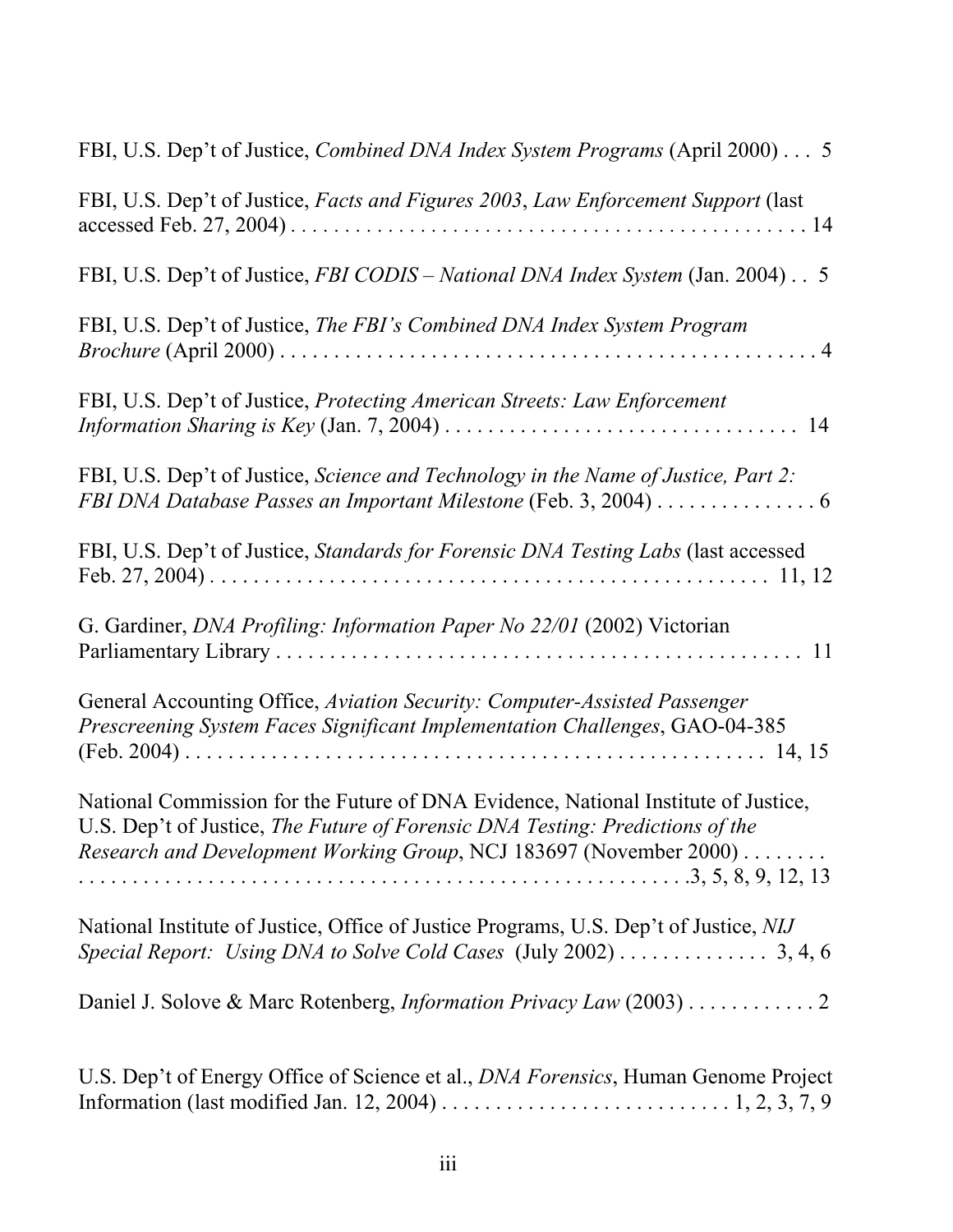W. Austl. Police Serv., *Sample Destruction* (last accessed Feb. 27, 2004) *.* . . . . 10, 11

*Advancing Justice through the Use of DNA Technology*, Statement of the White House (March 2003). . . . . . . . . . . . . . . . . . . . . . . . . . . . . . . . . . . . . . . . . . . . . . . . . . . . . . . . 13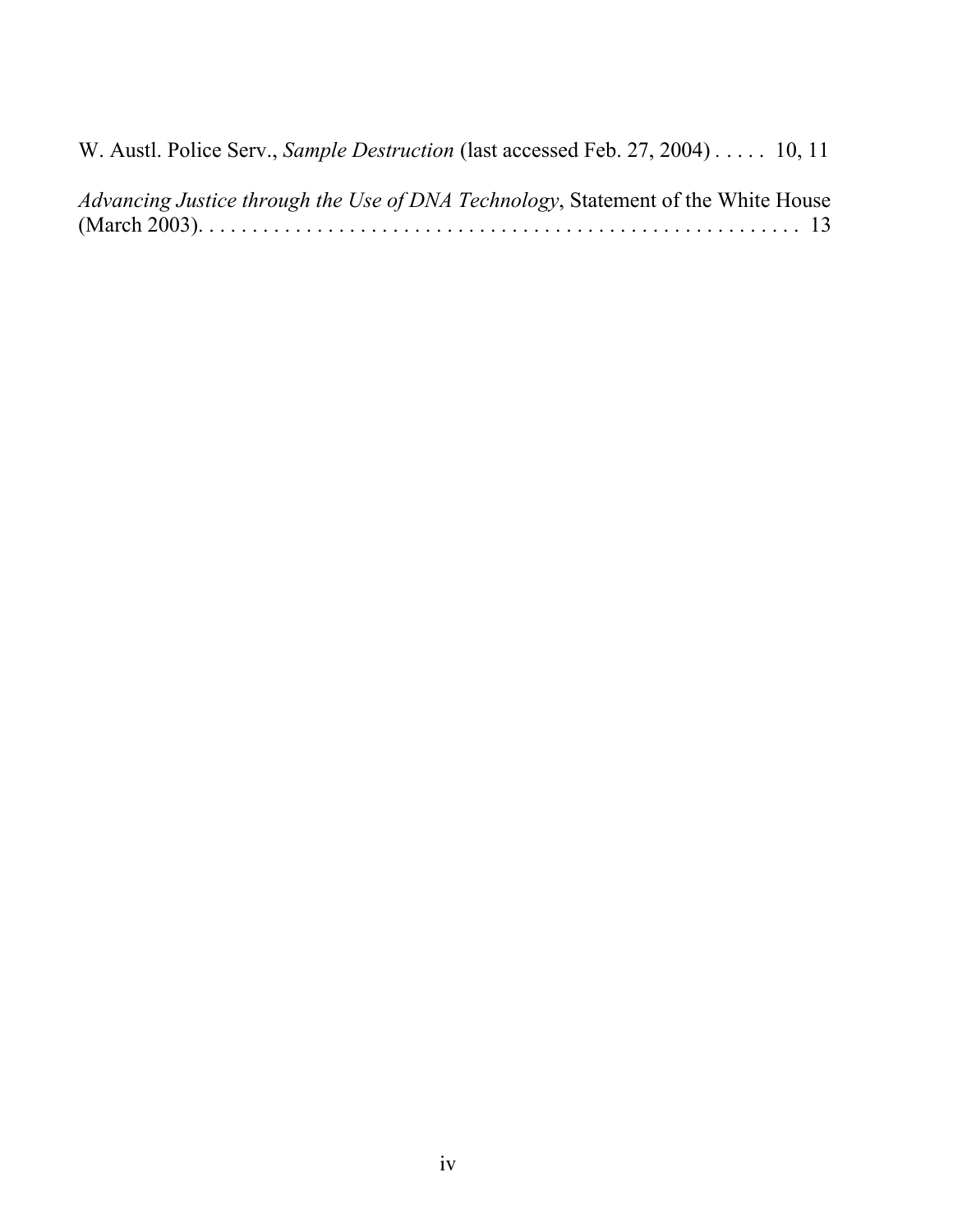## STATEMENT OF AMICUS CURIAE

The Electronic Privacy Information Center ("EPIC") is a public interest research center in Washington, D.C. that was established in 1994 to focus public attention on emerging civil liberties issues. EPIC has participated as *amicus curiae* in numerous privacy cases, including *Hiibel v. Sixth Judicial District of Humboldt County,* No. 03-5554 (2004), *Doe v. Chao*, No. 02-1377 (2003), *Smith v. Doe*, 123 S. Ct. 1140 (2003), *Dep't. of Justice v. City of Chicago*, 123 S. Ct. 1352 (2003), *Watchtower Bible and Tract Soc'y of N.Y. Inc. v. Vill. of Stratton*, 536 U.S.

150 (2002), and *Reno v. Condon*, 528 U.S. 141 (2000).<sup>1</sup>

## SUMMARY OF ARGUMENT

The compelled production of DNA samples from parolees unrelated to a

particular criminal investigation violates the Fourth Amendment. Unlike a

fingerprint, a DNA sample can provide:

insights into many intimate aspects of a person and their families including susceptibility to particular diseases, legitimacy of birth, and perhaps predispositions to certain behaviors and sexual orientation. This increases the potential for genetic discrimination by government, insurers, employers, schools, banks, and others.

 <sup>1</sup> EPIC Senior Fellow Anna Slomovic, Ph.D. and Policy Analysts Tiffany A. Stedman and Michael W. Trinh assisted in the preparation of this brief.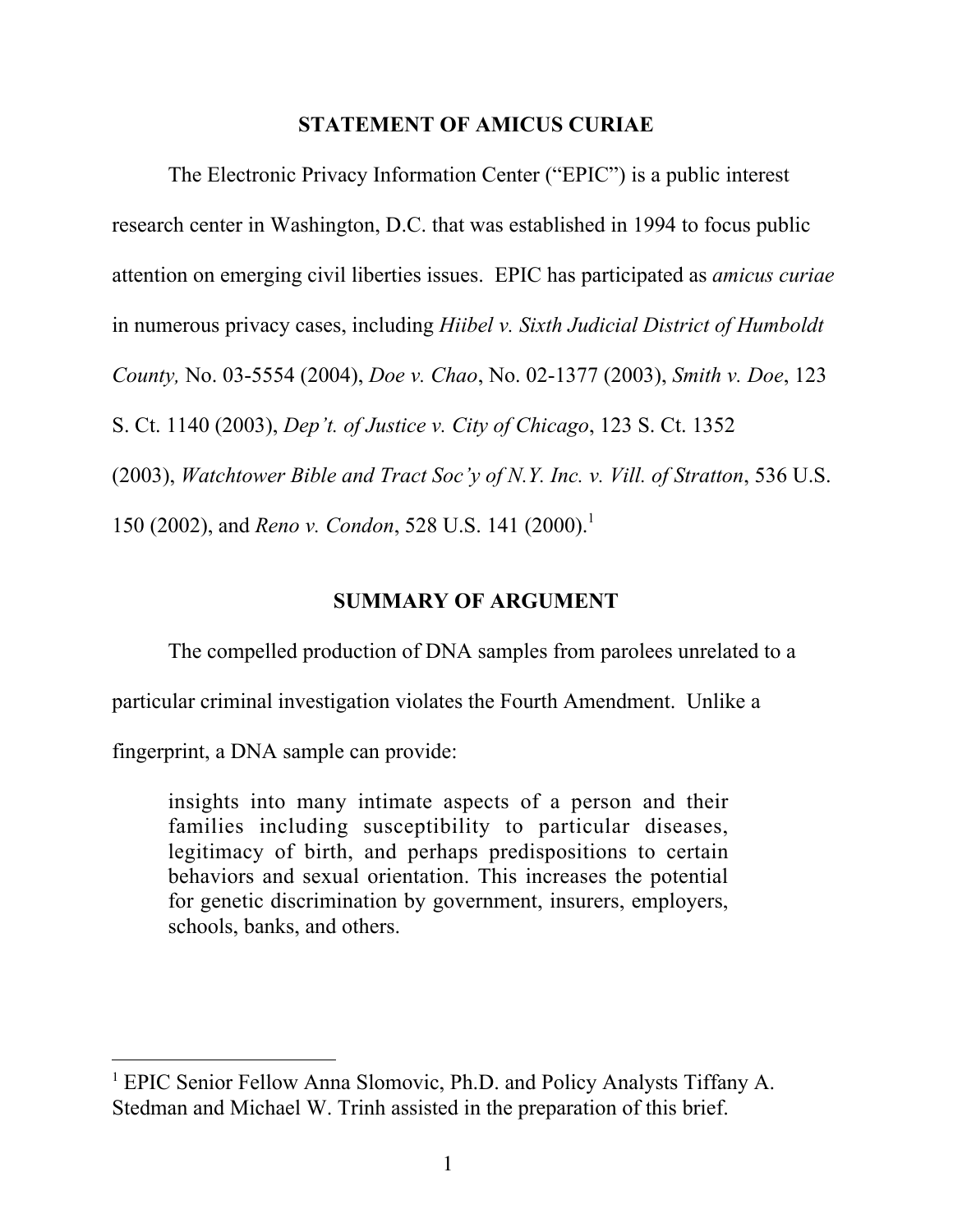U.S. Dep't of Energy Office of Science et al., *DNA Forensics*, Human Genome Project Information (last modified Jan. 12, 2004).<sup>2</sup>

 DNA holds vastly more information than a fingerprint. DNA profiles may also implicate an individual's family. Moreover, the collection of DNA samples for a national DNA database raises the very real possibility that DNA samples collected at one point in time for one purpose will be used in the future for unrelated purposes.

#### ARGUMENT

The compelled production of DNA samples from parolees, unrelated to a particular criminal investigation, pursuant to the federal DNA Analysis Backlog Elimination Act of 2000, 42 U.S.C. § 14135a (the "DNA Act" or the "Act"), violates the Fourth Amendment.

## I. Overview of the Combined DNA Index System ("CODIS")

There is currently an effort underway to expand DNA collection to all arrestees in the United States. Daniel J. Solove & Marc Rotenberg, *Information Privacy Law* 268 (2003). The FBI maintains a national DNA database known as the Combined DNA Indexing System ("CODIS"). The FBI Laboratory's CODIS program allows federal, state, and local crime laboratories to collect, exchange and compare DNA profiles electronically. National Institute of Justice, Office of

<sup>&</sup>lt;sup>2</sup> *At* http://www.ornl.gov/sci/techresources/Human\_Genome/elsi/forensics.shtml.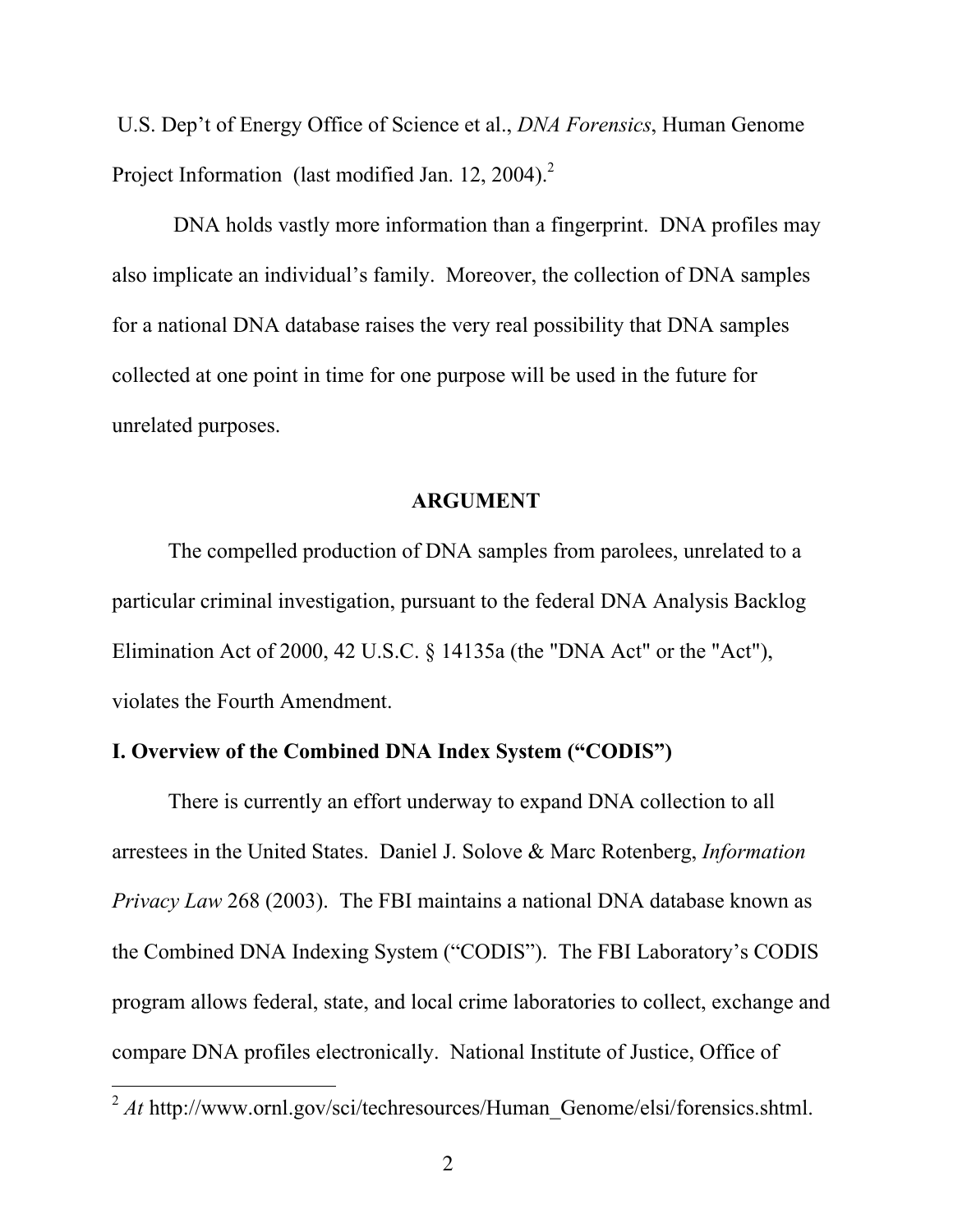Justice Programs, U.S. Dep't of Justice, *NIJ Special Report: Using DNA to Solve Cold Cases* 9 (July 2002) [hereinafter *Using DNA to Solve Cold Cases*].3 The FBI has selected short tandem repeat ("STR") technology to generate profiles for CODIS. *Id.* at 6. STR technology is used to evaluate 13 specific regions, known as loci or markers, within DNA located in a cell's nucleus. U.S. Dep't of Energy Office of Science et al., *DNA Forensics*, Human Genome Project Information (last modified Jan. 12, 2004) [hereinafter *DNA Forensics*].<sup>4</sup> The 13 STR loci are located within "junk DNA," or DNA with no known function. National Commission for the Future of DNA Evidence, National Institute of Justice, U.S. Dep't of Justice, *Future of Forensic DNA Testing: Predictions of the Research and Development Working Group*, NCJ 183697 12 (November 2000) [hereinafter *Future of Forensic DNA Testing*].<sup>5</sup> The National Commission on the Future of DNA Evidence has stated that the 13 STR loci used to generate a CODIS profile "are not associated with specific, observable traits." *Id*. at 35. However, an individual's sex can already be determined from the 13 STR loci. *Id.* at 60. Furthermore, it is possible to calculate the likelihood that an individual belongs to a certain race from the 13 STR loci. *Id*. at 35.

CODIS consists of three hierarchical tiers—local, state, and national—which

<sup>3</sup> *At* http://www.ncjrs.org/pdffiles1/nij/194197.pdf.

<sup>&</sup>lt;sup>4</sup> *At* http://www.ornl.gov/sci/techresources/Human Genome/elsi/forensics.shtml.

<sup>5</sup> *At* http://www.ncjrs.org/pdffiles1/nij/183697.pdf.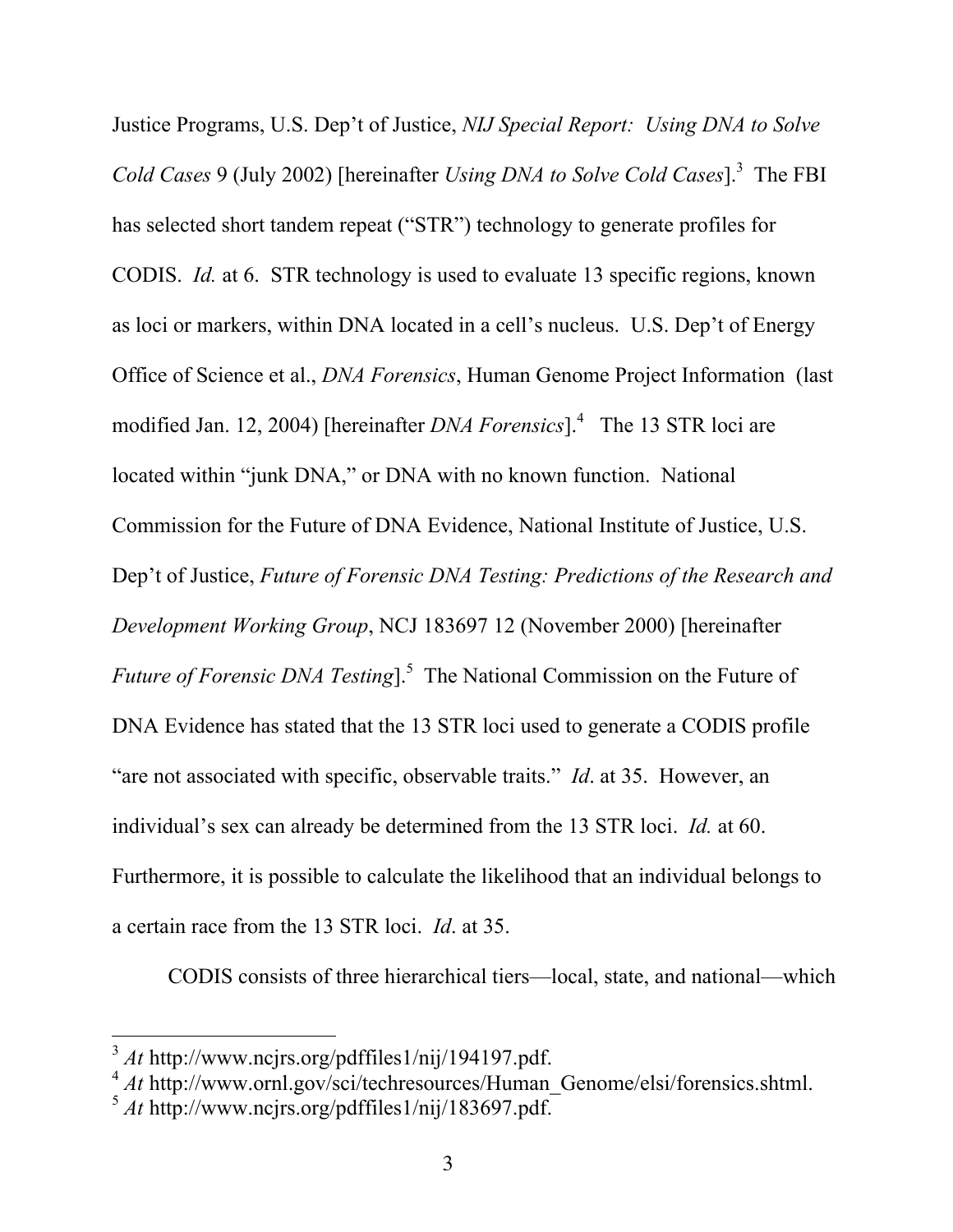operate in tandem as a nationally distributed database. *Using DNA to Solve Cold Cases, supra,* at 10. The National DNA Index System ("NDIS") is the highest tier, and makes it possible for all laboratories participating in CODIS to access and compare DNA profiles from across the country. *Id*. The second tier is the State DNA Index System ("SDIS"). *Using DNA to Solve Cold Cases, supra,* at 10. The third tier is the Local DNA Index System ("LDIS"), where DNA profiles are entered into the system by participating forensic labs throughout the country. *Id*. The tiered nature of the system enables each state and local agency to operate its DNA database in compliance with state and local laws. *Id*.

DNA profiles in CODIS are organized in two indices: the Forensic Index and the Offender Index. FBI, U.S. Dep't of Justice, *The FBI's Combined DNA Index System Program Brochure* (April 2000).<sup>6</sup> The Forensic Index contains DNA profiles culled from crime scene evidence. *Id*. The Offender Index contains DNA profiles of individuals collected under applicable federal, state, or local laws. *Id*. The Offender Index is where profiles collected from individuals under the DNA Act are maintained.

Matches may be made among various profiles in the Forensic Index to link crime scenes together, indicating the possibility of serial crimes. *Id*. Matches may also be made between profiles stored in the Offender Index and the Forensic Index

 <sup>6</sup> *At* http://www.fbi.gov/hq/lab/codis/brochures.htm.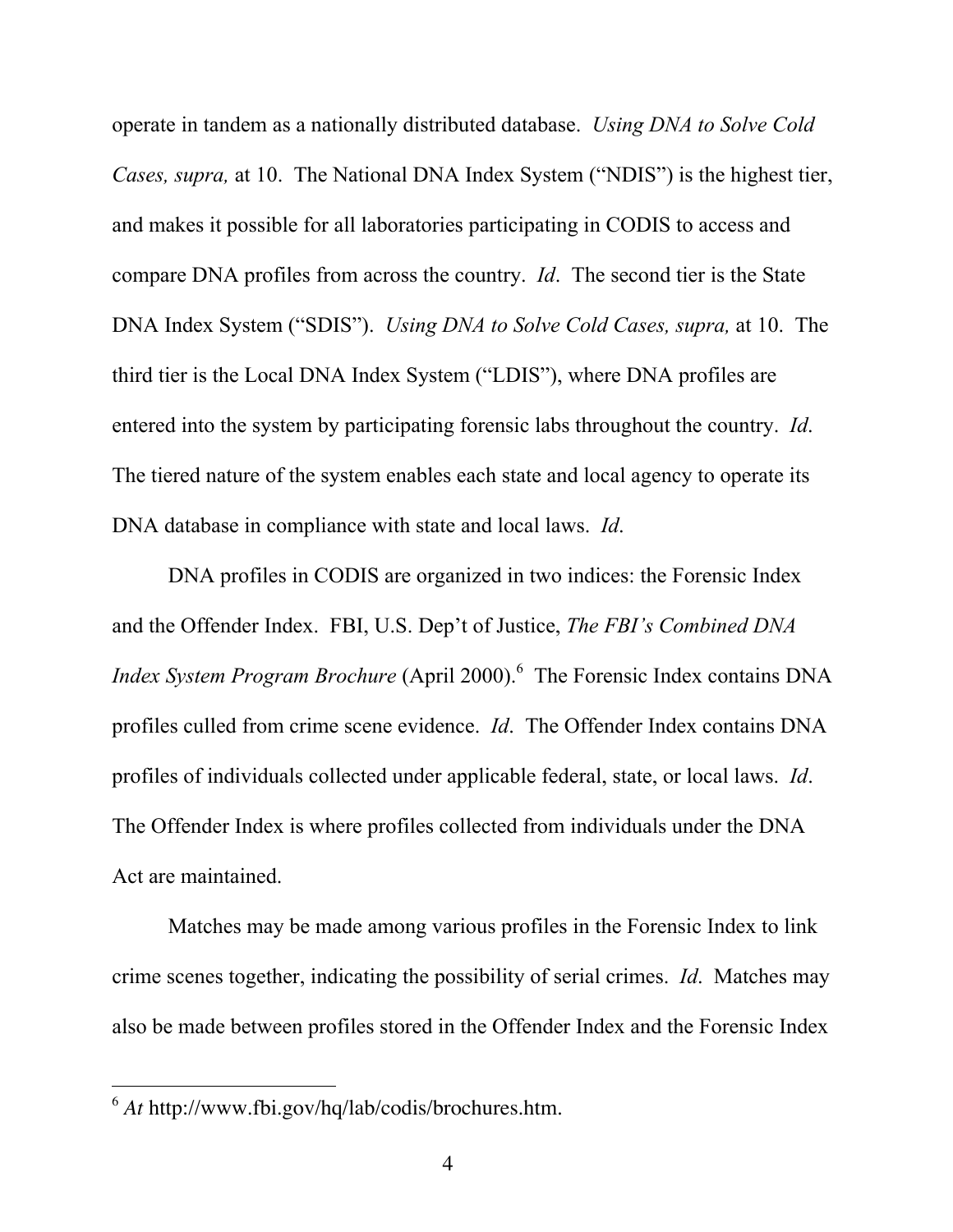to potentially link an individual's DNA profile to DNA found at a crime scene, tentatively identifying the perpetrator of the crime. *Id*. When such a match occurs, DNA analysts at the labs responsible for entering the matching profiles work together to confirm or invalidate the match. *Id*.

The purpose of CODIS is to identify those present at the scene of a crime. There are separate databases for victim DNA and perpetrator DNA. In 2000, the National Institute of Justice advised that in the future, DNA databanks would vastly expand to include DNA from the general public, further encroaching upon personal privacy:

Inevitably, there will be the increasing possibility of broadening the database to include the general public. There would be many advantages, such as identification of persons or body parts after accidents, or discover of kidnapped or lost people. At the same time, the risk to individual privacy would be enhanced and protection of anonymity would be harder.

*Future of Forensic DNA Testing, supra,* at 35-36.

As of January 2004, CODIS contained 1,593,866 DNA profiles. FBI, U.S.

Dep't of Justice, *FBI CODIS – National DNA Index System* (Jan. 2004).<sup>7</sup> The

number of profiles has grown rapidly from 210,000 profiles in April 2000.FBI,

U.S. Dep't of Justice, *Combined DNA Index System Programs* (April 2000).<sup>8</sup> Of

the nearly 1.6 million DNA profiles, 1,520,937 profiles are of convicted persons,

<sup>7</sup> *At* http://www.fbi.gov/hq/lab/codis/national.htm.

<sup>8</sup> *At* http://www.fbi.gov/hq/lab/codis/brochure.pdf.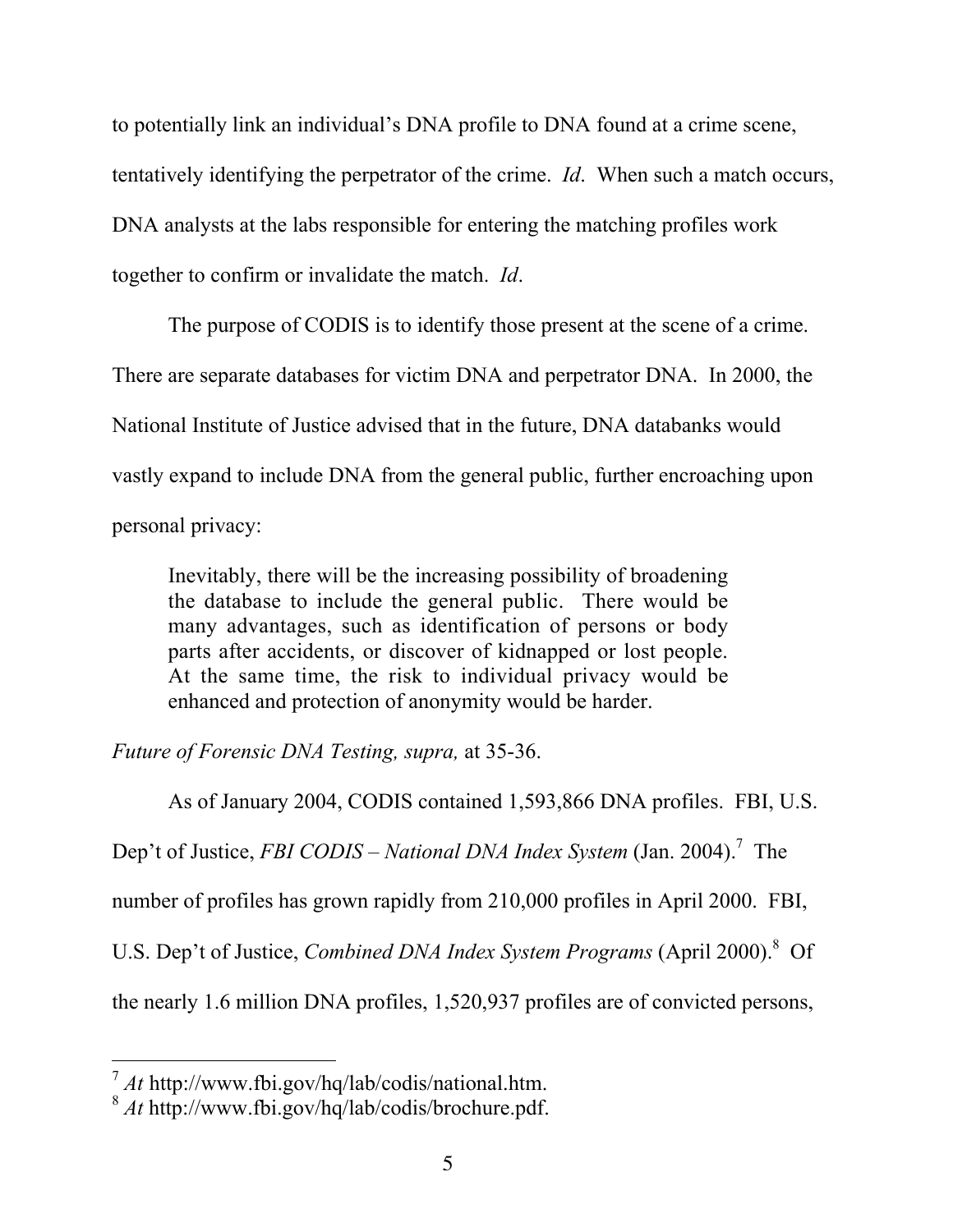and the remaining 72,929 DNA profiles are created from DNA evidence gathered from crime scenes, missing persons, relatives of missing persons, and unidentified remains. FBI, U.S. Dep't of Justice, *Science and Technology in the Name of Justice, Part 2: FBI DNA Database Passes an Important Milestone* (Feb. 3, 2004) [hereinafter *FBI DNA Database Passes an Important Milestone*].<sup>9</sup> CODIS connects the 175 crime labs and the DNA databases of 48 states, the U.S. Army, the FBI, and Puerto Rico. FBI, U.S. Dep't of Justice, *CODIS Participating States* (Jan. 2004) (only Mississippi and Rhode Island are not within CODIS);<sup>10</sup> *FBI DNA Database Passes an Important Milestone*, *supra.* 

## II. DNA Contains Substantially More Information than a Fingerprint

Law enforcement use of DNA profiles is sometimes equated with that of fingerprints, since both a fingerprint and DNA profile are compared with evidence collected from a crime scene to determine whether there are matching identifying features. *Using DNA to Solve Cold Cases, supra,* at 5. However, the information obtained from a DNA sample is far more extensive. According to the Human Genome Project, coordinated by the Department of Energy and National Institutes of Health to map and study the entire human genetic sequence:

DNA profiles are different from fingerprints, which are useful only for identification. DNA can provide insights into many intimate aspects of a person and their families including

<sup>9</sup> *At* http://www.fbi.gov/page2/feb04/codis020304.htm.

<sup>10</sup> *At* http://www.fbi.gov/hq/lab/codis/partstates.htm.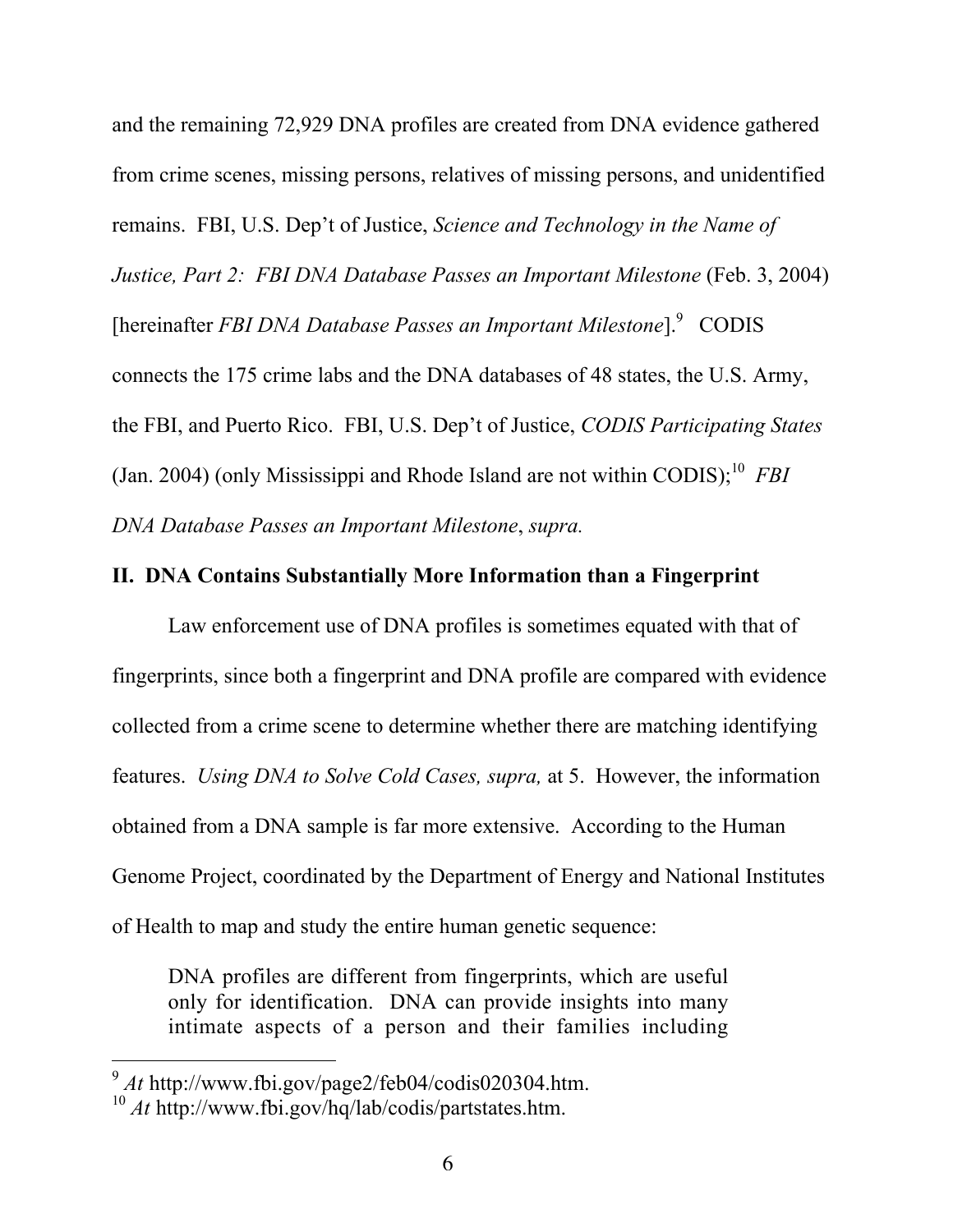susceptibility to particular diseases, legitimacy of birth, and perhaps predispositions to certain behaviors and sexual orientation. This increases the potential for genetic discrimination by government, insurers, employers, schools, banks, and others.

## *DNA Forensics*, *supra.*

Furthermore, according to the Human Genome Project: "there is a chance that a person's entire genome may be available—criminal or otherwise. Although the DNA used is considered 'junk DNA' . . . in the future this information may be found to reveal personal information such as susceptibilities to disease and certain behaviors." *Id*.

The report of a major, two-year inquiry by the Australian Law Reform

Commission and the Australian Health Ethics Committee of the National Health

and Medical Research Council likewise found a substantial distinction between a

DNA profile and fingerprint:

Media and other accounts often suggest that DNA profiles are simply a modern form of fingerprint identification. In fact, DNA profiles differ from conventional fingerprints in several important respects. First, DNA holds vastly more information than fingerprints. A DNA profile can be used in establishing kinship relationships, and the sample from which the profile was obtained may hold predictive health and other information of a sensitive nature. Second, as genetic information is shared with biological relatives, an individual's profile might indirectly implicate a relative in an offence. Third, while it can be difficult to obtain fingerprints of such quality as to be useful in an investigation, DNA can be amplified from tiny and aged samples, and may be recovered from almost any cell or tissue.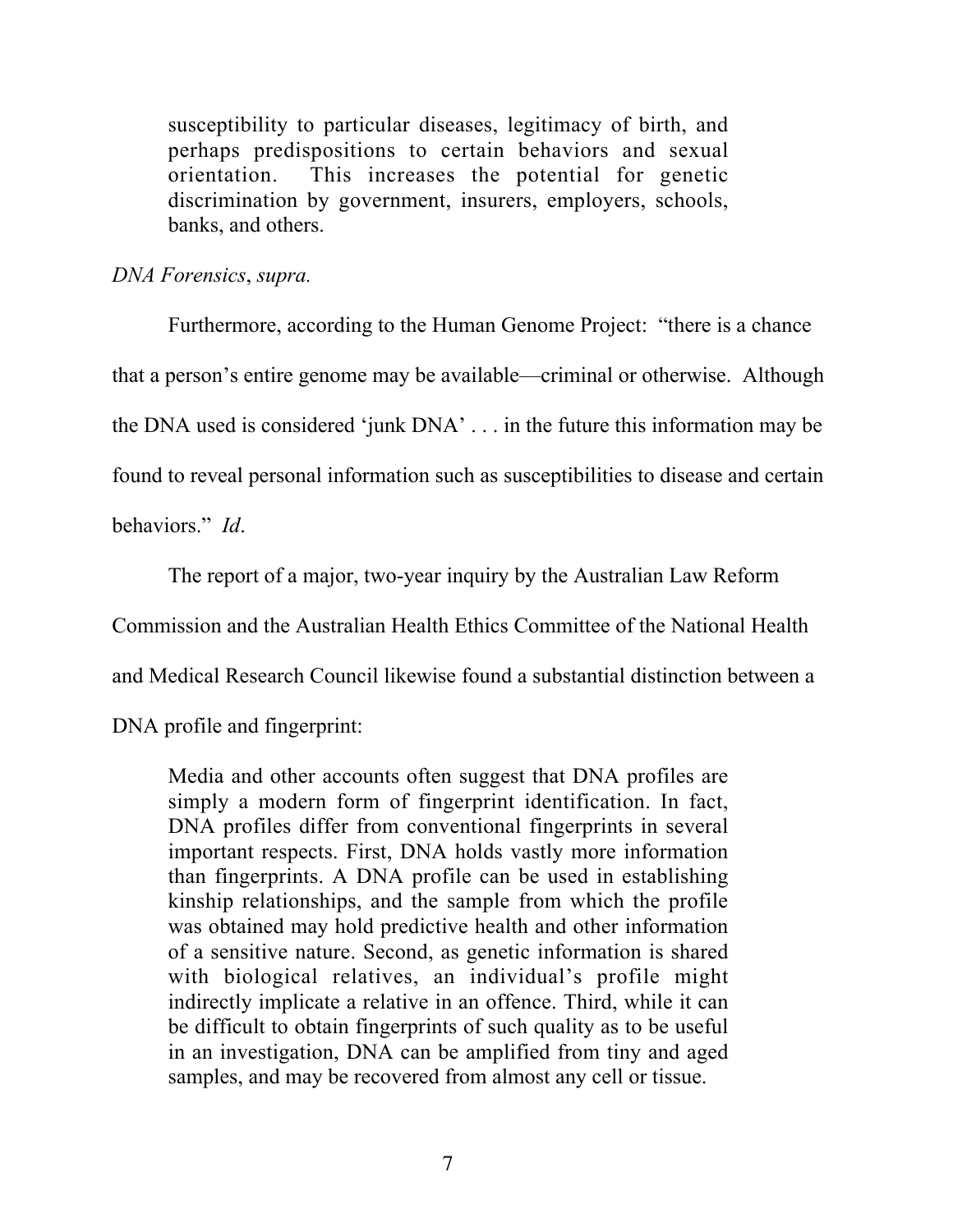*Essentially Yours: The Protection of Human Genetic Information in Australia*  $(2003).^{11}$ 

DNA profiles may also implicate an individual's family. "With 13 STR loci it is quite likely that a search of a database will identify a person who is a relative of the person contributing the evidence sample." *Future of Forensic DNA Testing, supra,* at 35. Profile matches occur between individuals with sibling and parentchildren relationships. *Id*. Other close familial relationships can result in a profile match, though with less certainty. *Id*. Such matches can result in situations in which individuals may be investigated by law enforcement merely for having a relative whose DNA was collected at a crime scene. This problem is likely to encourage the expansion of DNA profiles to include additional markers: "In addition to database development, a variety of genetic markers will find special applications in cases requiring information on family lineage, difficult samples, and investigative problems." *Id*. at 34.

Because significant resources have been invested in CODIS, it is likely that the 13 STR loci on which CODIS profiles are based will continue to be used well into the future, along with possible additions of other markers. *Id.* at 20.

<sup>11</sup> *Available at* http://www.austlii.edu.au/au/other/alrc/publications/reports/96/.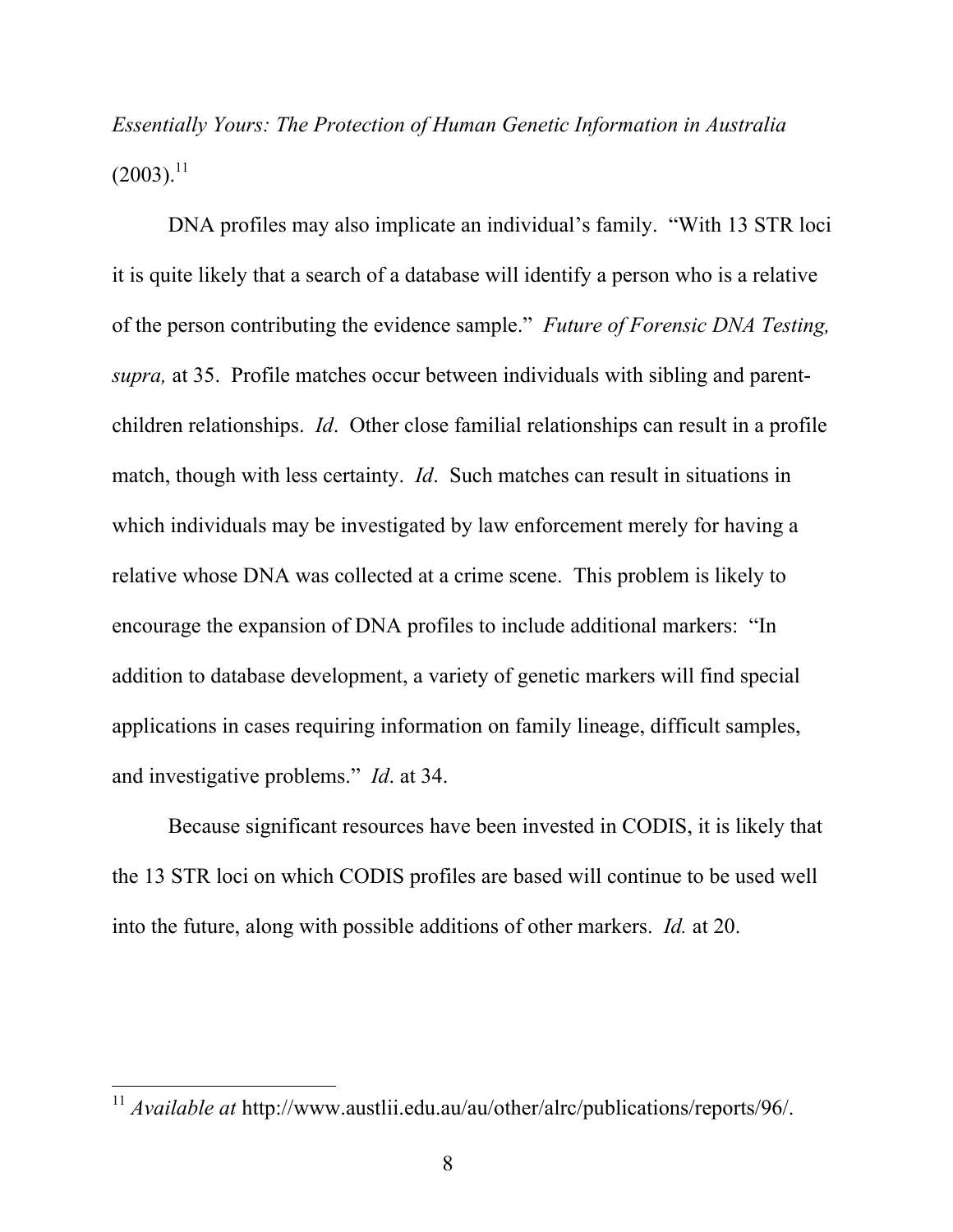#### III. DNA Samples Can be Reanalyzed for Non-Law Enforcement Purposes

The fact that DNA samples can be used for purposes unrelated to identification also raises the significant problem that the samples will be sought by others for purposes unrelated to the initial collection. In 2000, a working group of the National Institute of Justice submitted a report that outlined some of the group's concerns about DNA collection, storage, and analysis. *See Future of Forensic DNA Testing, supra.* In this report, the authors cautioned that although "the majority of States now have sample storage policies," "[a]t present, there is no clear overall policy as to what happens to the DNA sample after profiles are added to the database." *Id.* at 36. In reality, "[c]ollected samples are stored, and many state laws do not require the destruction of a DNA record or sample after a conviction has been overturned." *DNA Forensics*, *supra*.

According to the National Institute of Justice report:

It can be argued that saving the DNA permits retesting and inclusion of additional loci, particularly newly discovered ones. This would be much more efficient than searching out the person, who may not even be living. On the other side, it is argued that the profiles are recorded and that this information is all that is needed, not the DNA itself. Furthermore, those fearful of invasion of privacy are concerned lest the DNA become available to unauthorized parties or otherwise be used in ways that would disclose information that ought to remain confidential.

*Future of Forensic DNA Testing, supra,* at 36*.*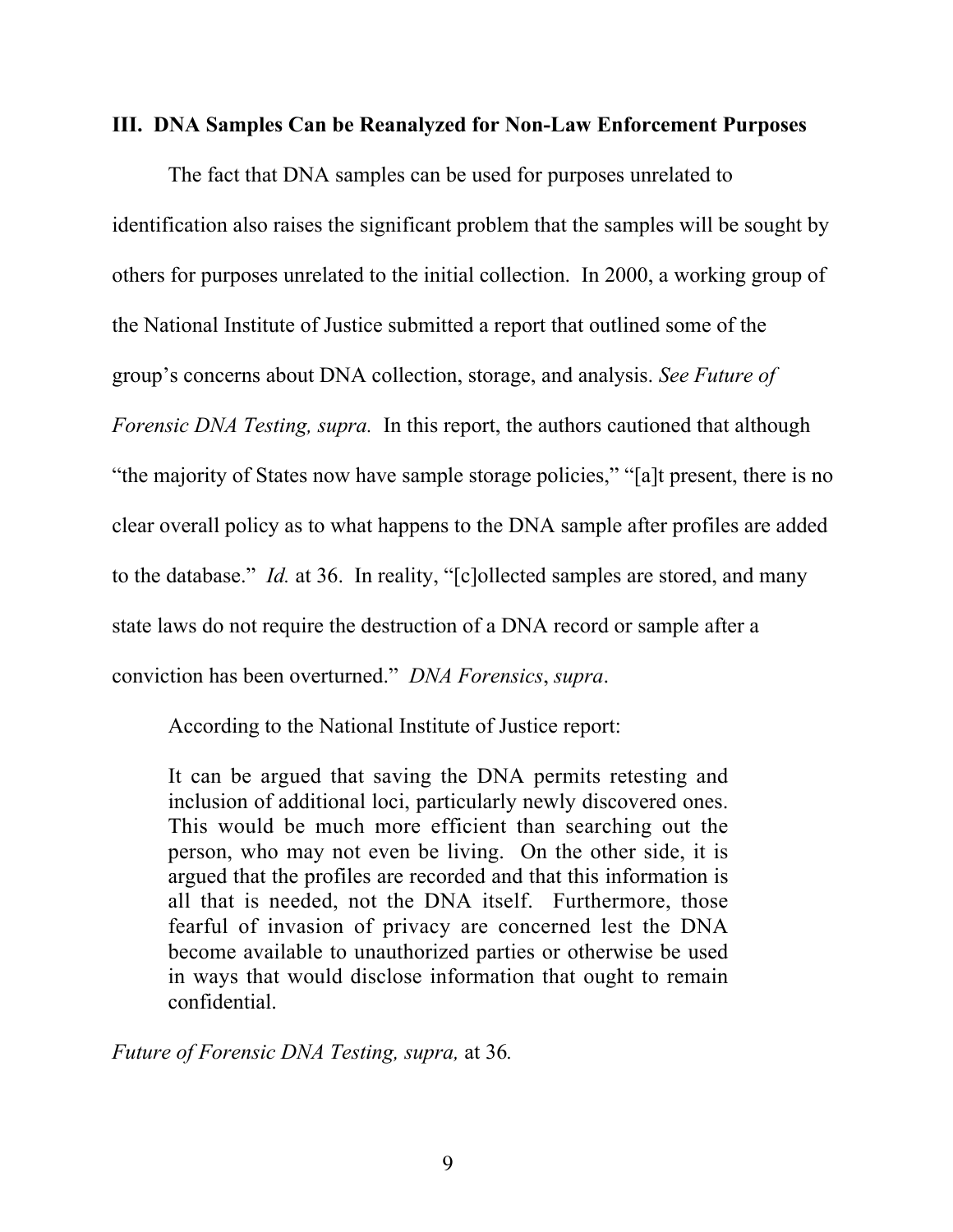Over a decade ago, the National Academy of Sciences recommended that samples be destroyed "promptly" after analysis. Comm. on DNA Tech. in Forensic Science of the Nat'l Acad. of Science, *DNA Technology in Forensic Science* 122 (Nat'l Acad. Press 1992). Stated the Academy: "In principle, retention of DNA samples creates an opportunity for misuses—i.e., for later testing to determine personal information. In general, the committee discourages the retention of DNA samples." *Id*. The Academy stressed that "investigation of DNA samples or stored information for the purpose of obtaining medical information or discerning other traits should be prohibited, and violations should be punishable by law." *Id.* at 116.

Privacy concerns have led several countries to take steps to reduce the risk of subsequent misuse of DNA samples.<sup>12</sup> For example, under Australian law, crime victims, witnesses to a crime, and anyone who volunteers DNA for police use may limit the use of their DNA for certain purposes and request that it be destroyed. W. Austl. Police Serv., *Sample Destruction* (last accessed Feb. 27,  $2004$ .<sup>13</sup> A crime suspect may also request destruction of his sample after a not guilty verdict or within two years of its acquisition if no charge is brought. *Id*. A

<sup>&</sup>lt;sup>12</sup> Legal protection for DNA samples varies widely around the world. *See generally* Electronic Privacy Information Center, *Privacy and Human Rights: An International Survey of Privacy Laws and Developments* (2003) [hereinafter *Privacy and Human Rights*].

<sup>13</sup> *Available at* http://www.police.wa.gov.au/AboutUs/AboutUs.asp? DestructionDNA.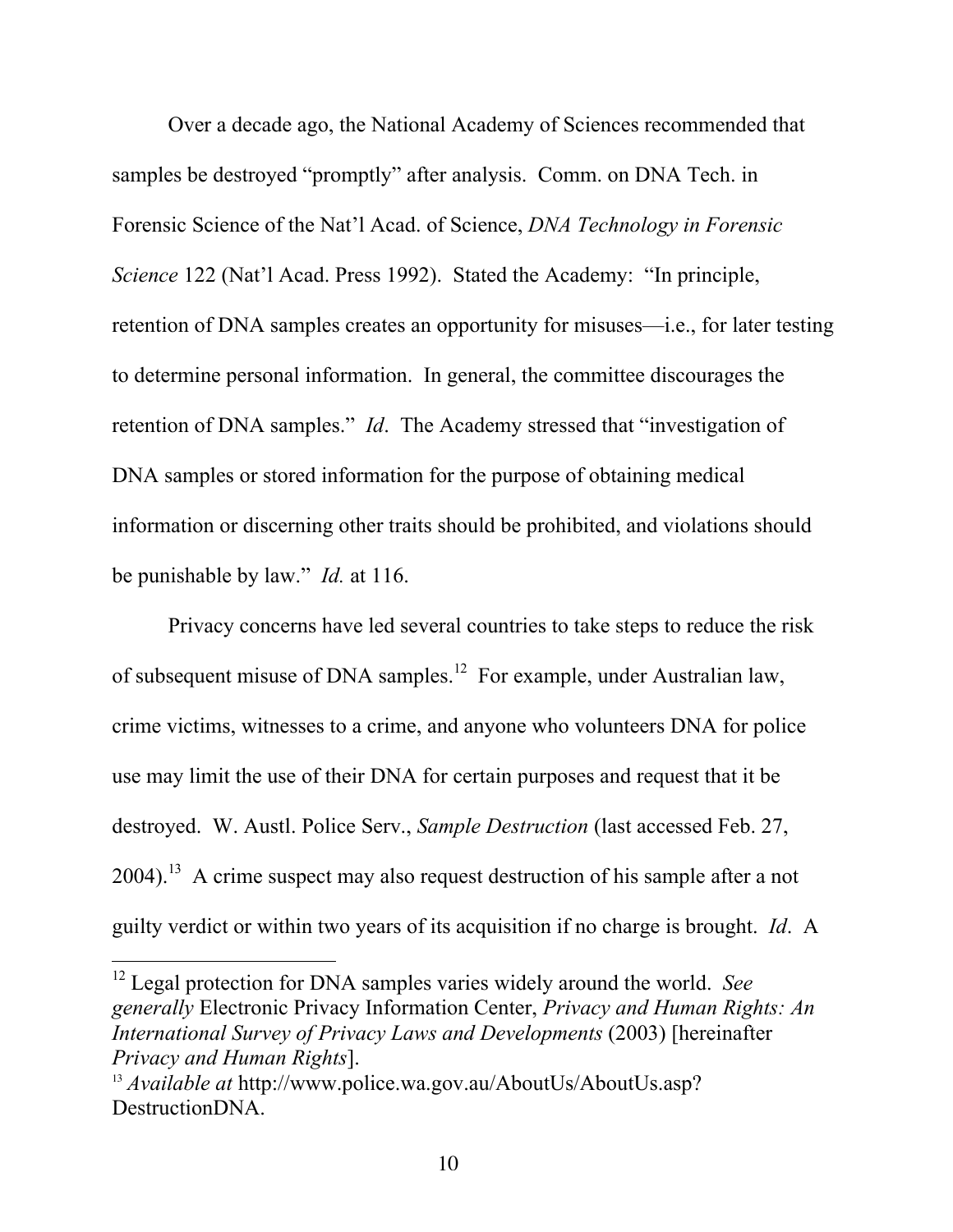requester need only make his request in writing to the designated person in charge

of request. *Id*. New Zealand, Germany, Sweden, Denmark and the Netherlands

currently require samples to be destroyed after the profile has been created. G.

Gardiner, *DNA Profiling: Information Paper No 22/01* (2002) Victorian

Parliamentary Library 16. As one expert panel recently concluded:

The Inquiry confirms its preliminary view that the balance should be tipped in favour of physical destruction of forensic material and information obtained from it, in order to maintain information security and public confidence in the use of DNA profiling for criminal investigations. However, in relation to profiles, where there is no capacity for further testing, it would be sufficient protection for these to be permanently and irreversibly de-identified. It should be noted in this context that coded data should not be considered 'de-identified' because coding, by its very nature, is reversible.

Australian National Health and Medical Research Council, *National*

*Statement on Ethical Conduct in Research Involving Humans* [15.8],

[16.13], NHMRC, Canberra (1999).<sup>14</sup>

In contrast, the Department of Justice is seeking to impose broad retention

requirements absent federal authority. The FBI quality assurance standards for

labs participating in CODIS state: "Where possible, the laboratory shall retain or

return a portion of the evidence sample or extract." *See* FBI, U.S. Dep't of Justice,

<sup>&</sup>lt;sup>14</sup> *At* www.austlii.edu.au/au/other/alrc/publications/reports/96/41\_Criminal\_ Investigations.doc.rtf.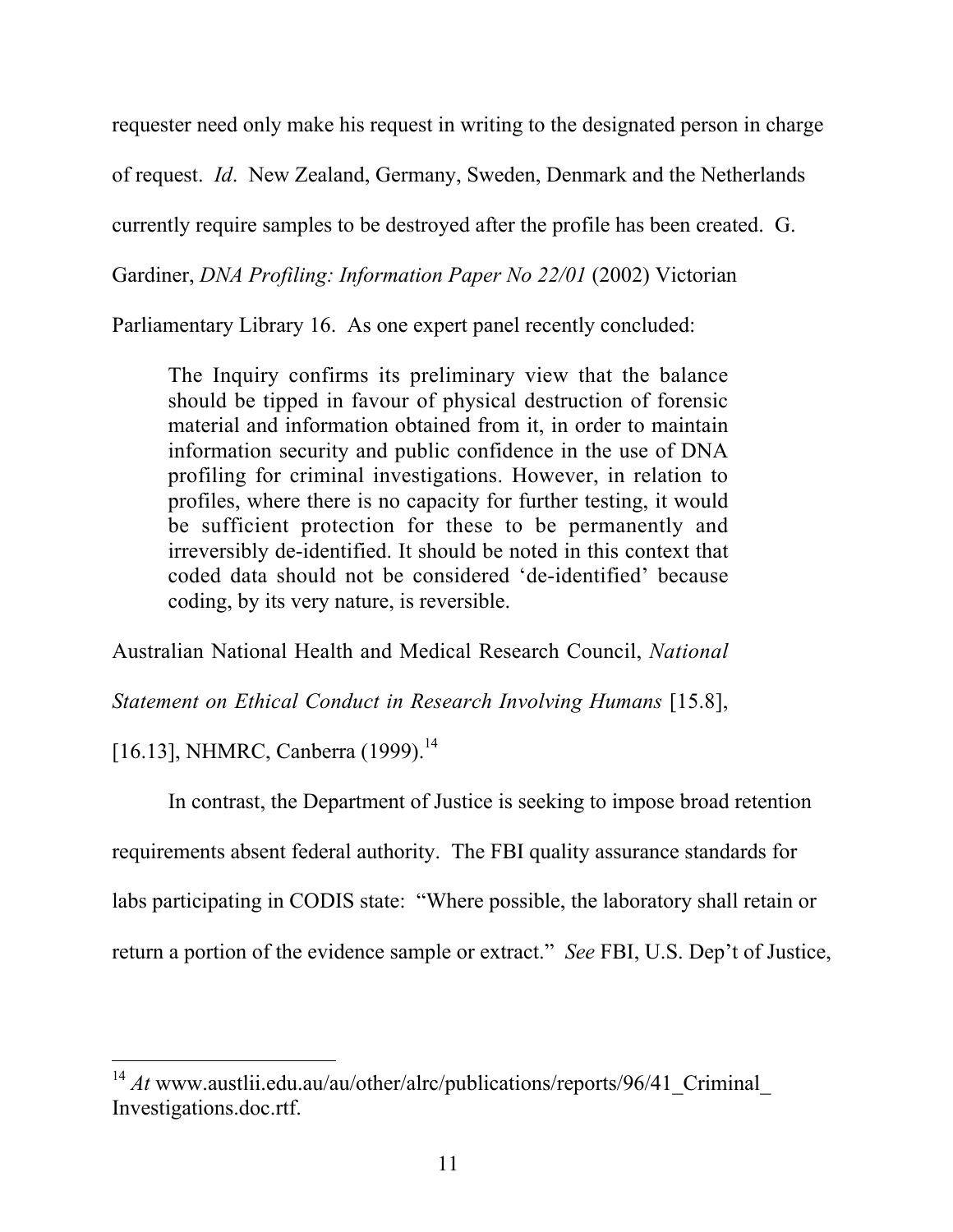*Standards for Forensic DNA Testing Labs* (last accessed Feb. 27, 2004).<sup>15</sup>

Thereby, specimens may be stored indefinitely in case a profile is challenged or

testing technology improves.

DNA samples that are retained by laboratories or law enforcement could be reanalyzed in the future to gather more information than the profile now contains, as it becomes possible to identify new markers.

[T]he loci now used for forensic identification and likely to be used in the future are not individually indicative of any external appearance. But a search for markers associated with specific traits will ultimately reveal them. Some laboratories are actively searching for such marker genes. For example, determining that a DNA sample was left by a person with red hair, dark skin pigment, straight hair baldness, or color blindness may be practical soon, if not already.

*Future of Forensic DNA Testing, supra,* at 61. "Genetic markers for eye, hair, and skin color, for color-blindness, for baldness, and for less common traits such as albinism will soon be discovered, if they have not been already. We can expect the number [of identified genetic markers] to increase rapidly." *Id*. at 35.

It is also conceivable that soon, if not already, scientists will request access to what would serve as preexisting goldmine of DNA data for their research. With access to such information, the scientists will argue the potential benefit to humanity in studying gene patterns among those persons with a propensity for criminal activity. The National Institute of Justice clearly foresaw situation:

<sup>15</sup> *At* http://www.fbi.gov/hq/lab/codis/forensic.htm.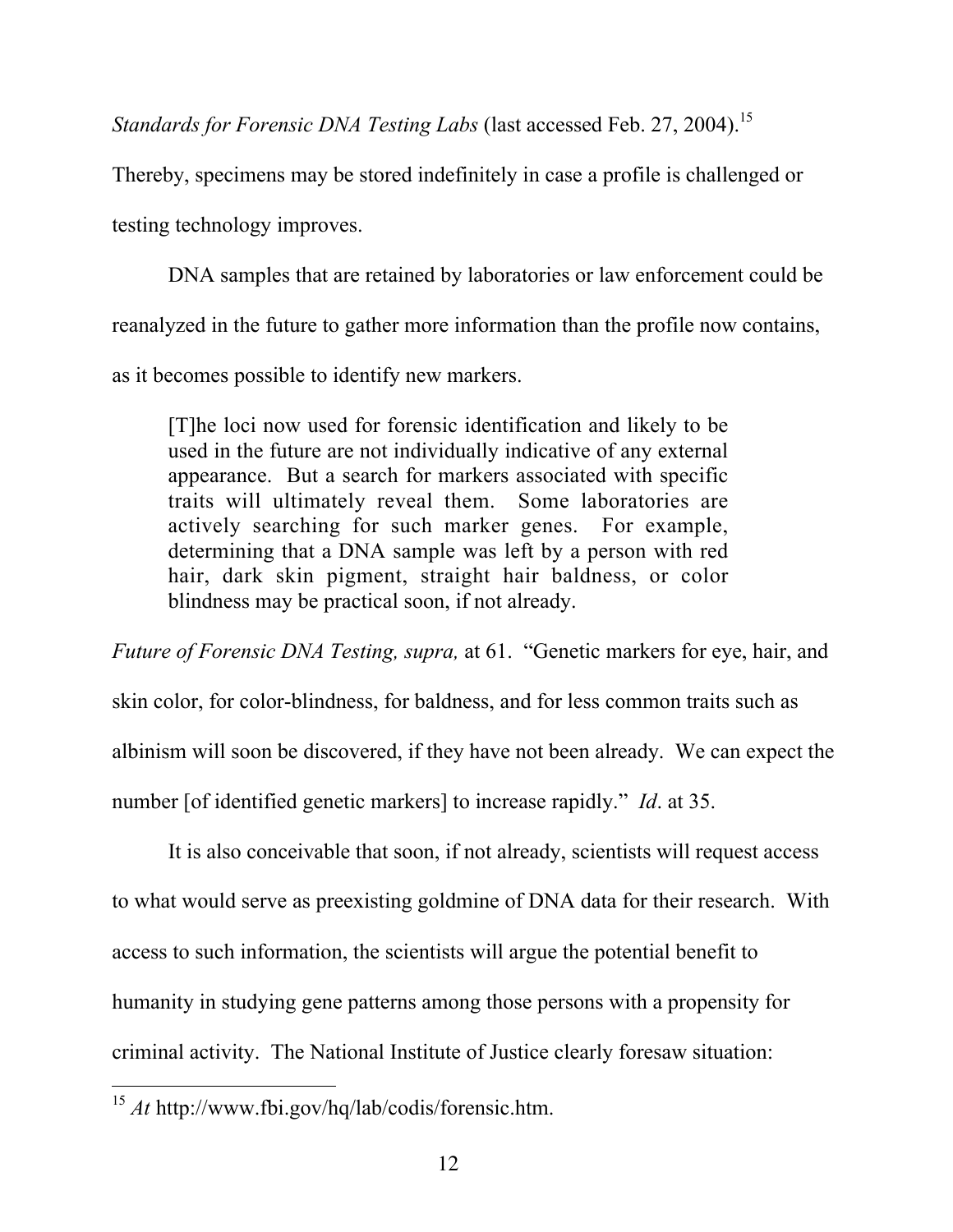As [CODIS] enlarges and if it is broadened to include persons convicted of a larger variety of crimes, it might be possible that statistical studies of the databases could reveal useful information. Inventive researchers may glean useful information of as statistical sort. At the same time, there would need to be protection against misuse or use by unauthorized persons.

*Future of Forensic DNA Testing, supra,* at 36. Surely this is the precise type of

research encompassed by the executive administration's sweeping goal of

"maximiz[ing] the use of the forensic sciences in the criminal justice system."

*Advancing Justice through the Use of DNA Technology*, Statement of the White

House (March  $2003$ ).<sup>16</sup>

# IV. National and International Governmental Entities May Soon Obtain Unregulated Access to an Individual's DNA Profile in CODIS

Currently, CODIS information is referenced within the National Criminal

Information Center (NCIC), another database used for law enforcement purposes.

Criminal Justice Info. Servs. (CJIS) Div. of the FBI, *National Crime Information*

*Center (NCIC) Technical and Operational Update (TOU) 03-3*, at 2-5 (July 28,

2003) [hereinafter *NCIC Technical and Operational Update*]*. 17* The NCIC is the

most extensive system of criminal history records in the United States, containing

information on more than 52 million individuals and averaging 3.5 million

<sup>16</sup> *Available at* http://www.whitehouse.gov/infocus/justice/ dna\_initiative-crime.html. The statement has been followed by legislation in Congress that would greatly expand the size and scope of CODIS. *See* H.R. 3214, 108th Cong. (2003).

<sup>17</sup> *Available at* http://acjic.state.al.us/documents/TOU/tou03-3.pdf.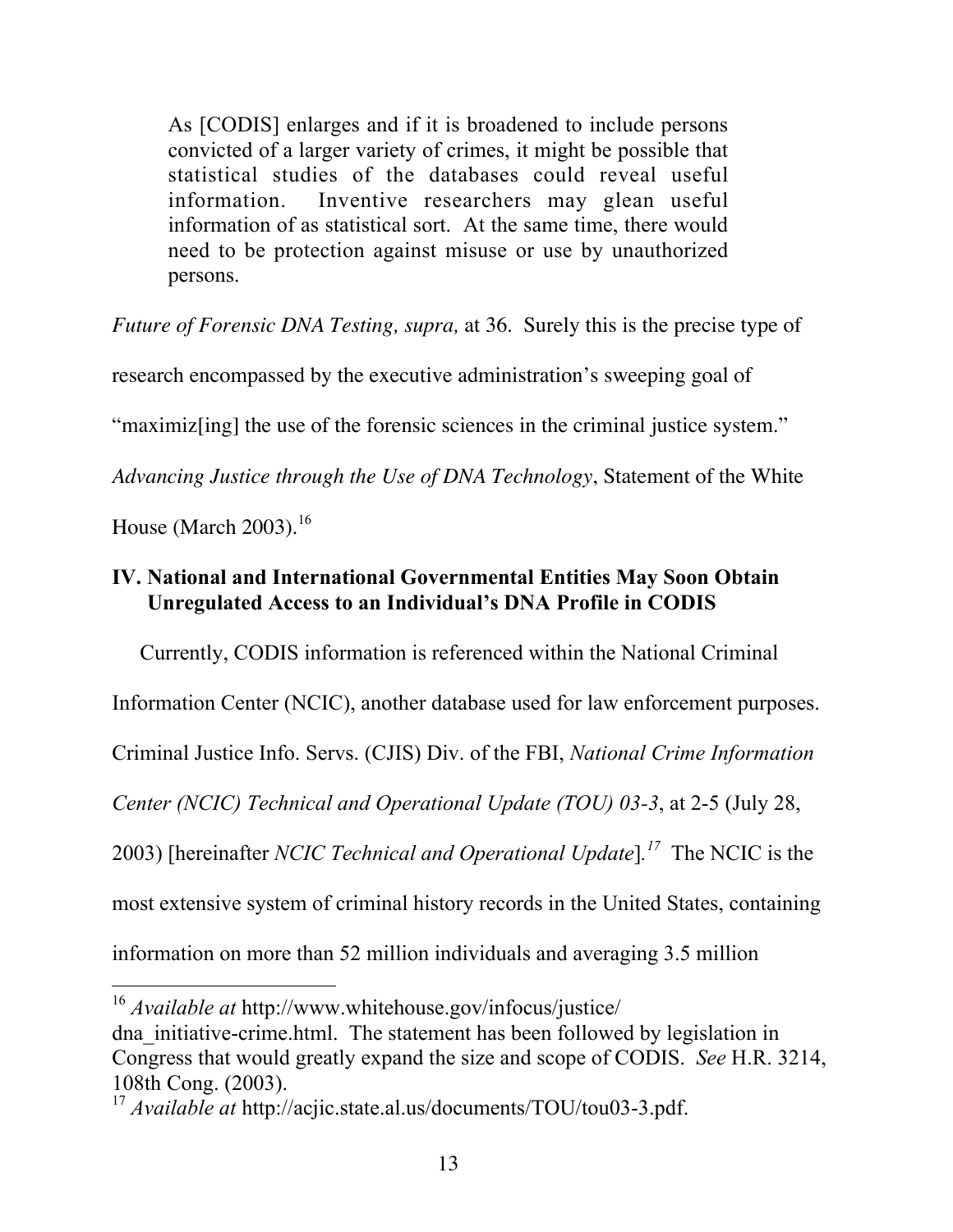transactions a day. FBI, U.S. Dep't of Justice, *Protecting American Streets: Law* Enforcement Information Sharing is Key (Jan. 7, 2004); <sup>18</sup> FBI, U.S. Dep't of Justice, *Facts and Figures 2003*, *Law Enforcement Support* (last accessed Feb. 27, 2004)*.* 19

Each file in the NCIC contains a field to record whether a DNA sample from an individual is available, and a separate field to list the individual's CODIS file number if existent. *NCIC Technical and Operational Update, supra, at 2-5.* Currently the NCIC and CODIS databases do not interface, but at least one Bureau aspires to integrate the various searchable systems. *See* Bureau of Immigration & Customs Enforcement of the Dep't of Homeland Sec., *Endgame*: *Office of Detention & Removal Strategic Plan, 2003-2012,* at 4-8 (Aug. 15, 2003).20

The NCIC also interfaces with the United States Visitor and Immigrant Status Technology (US-VISIT) and may soon interface with the second generation Computer Assisted Passenger Prescreening System. Dep't of Homeland Sec., *US-VISIT Program, Increment 1, Privacy Impact Assessment* at n.2 (Dec. 18, 2003)<sup>21</sup> [hereinafter *Privacy Impact Assessment*]; General Accounting Office, *Aviation Security: Computer-Assisted Passenger Prescreening System Faces Significant*

<sup>18</sup> *Available at* http://www.fbi.gov/page2/jan04/cjis010704.htm.

<sup>&</sup>lt;sup>19</sup> Available at http://www.fbi.gov/libref/factsfigure/lawenforce.htm.

<sup>20</sup> *At* http://www.ice.gov/graphics/about/organization/endgame.pdf.

<sup>21</sup> *Available at* http://www.epic.org/privacy/us-visit/us-visit\_pia.pdf.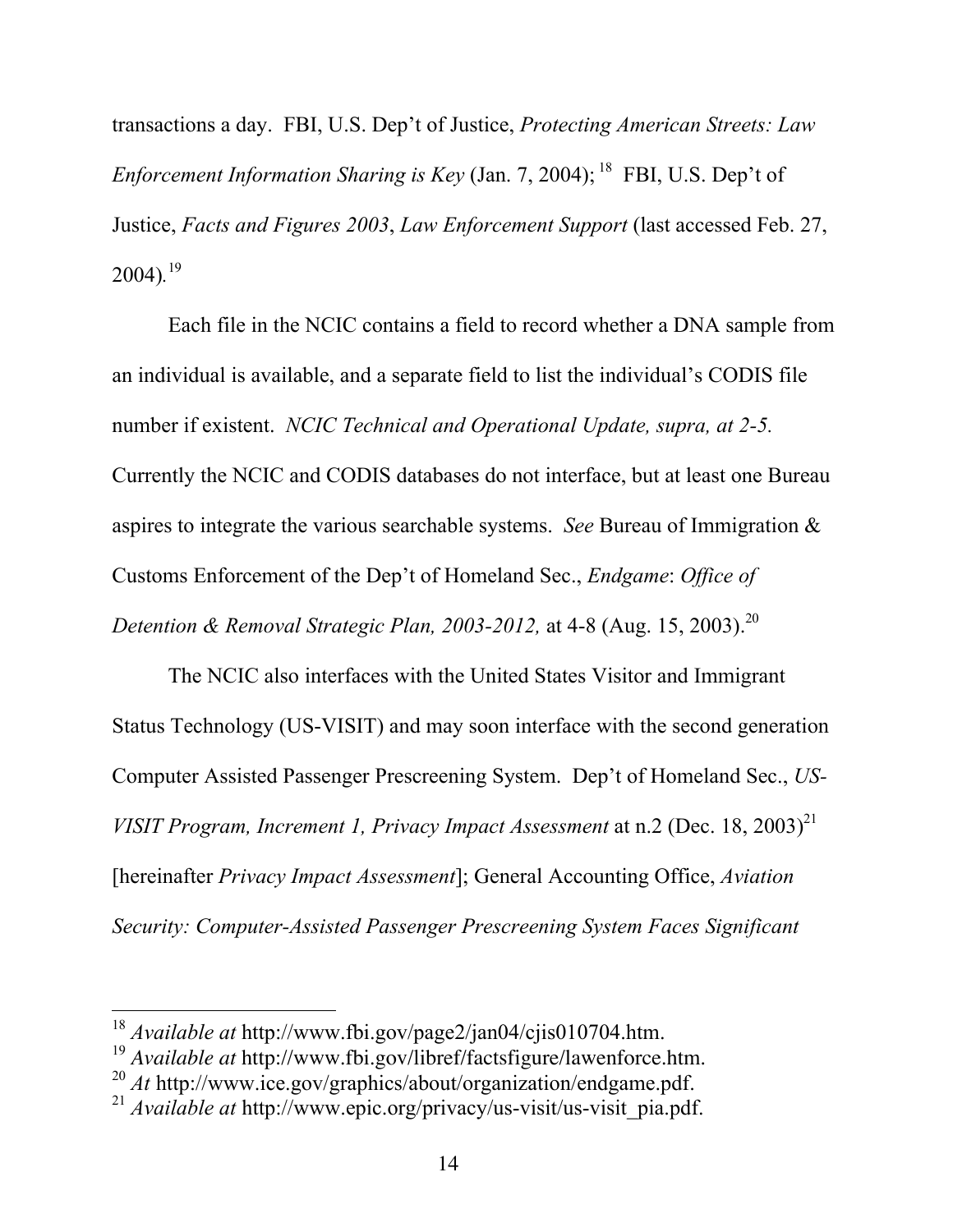*Implementation Challenges, GAO-04-385 at 29 (Feb. 2004).*<sup>22</sup> US-VISIT, recently launched at 115 airports and 15 seaports, uses information from the NCIC and other sources to determine whether visitors traveling to the United States will be permitted into the country. *Privacy Impact Assessment* at 1. US-VISIT is accessible to Department of Homeland Security and Department of State employees, as well as local, state, and federal law enforcement. *Id*. at 5.

Further, CODIS is available to international law enforcement, including Interpol. *Diplomacy and the War on Terrorism: Hearing Before the Comm. on Foreign Relations, United States Senate*, 108th Cong. 2 (Mar. 18, 2003) (statement of John S. Pistole, Deputy Assistant Dir., Counterterrorism Div., FBI) ("The FBI Laboratory also has been engaged . . . to ensure that numerous international law enforcement partners are aware of the availability of the FBI's [CODIS] for assisting in the identification through DNA data of terrorists subjects and other criminal suspects.").<sup>23</sup> At present, there are no legal safeguards that prevent the possible misuse of information contained in CODIS by foreign law enforcement agencies. Further, there is no baseline federal protection for the DNA databases that forbid the use of samples for other purposes. Moreover, the government has already shown its willingness to share the information internationally and release

<sup>22</sup> *Available at* http://www.epic.org/privacy/airtravel/gao-capps-rpt.pdf.

<sup>23</sup> *Available at* http://foreign.senate.gov/testimony/2003/ PistoleTestimony030318.pdf.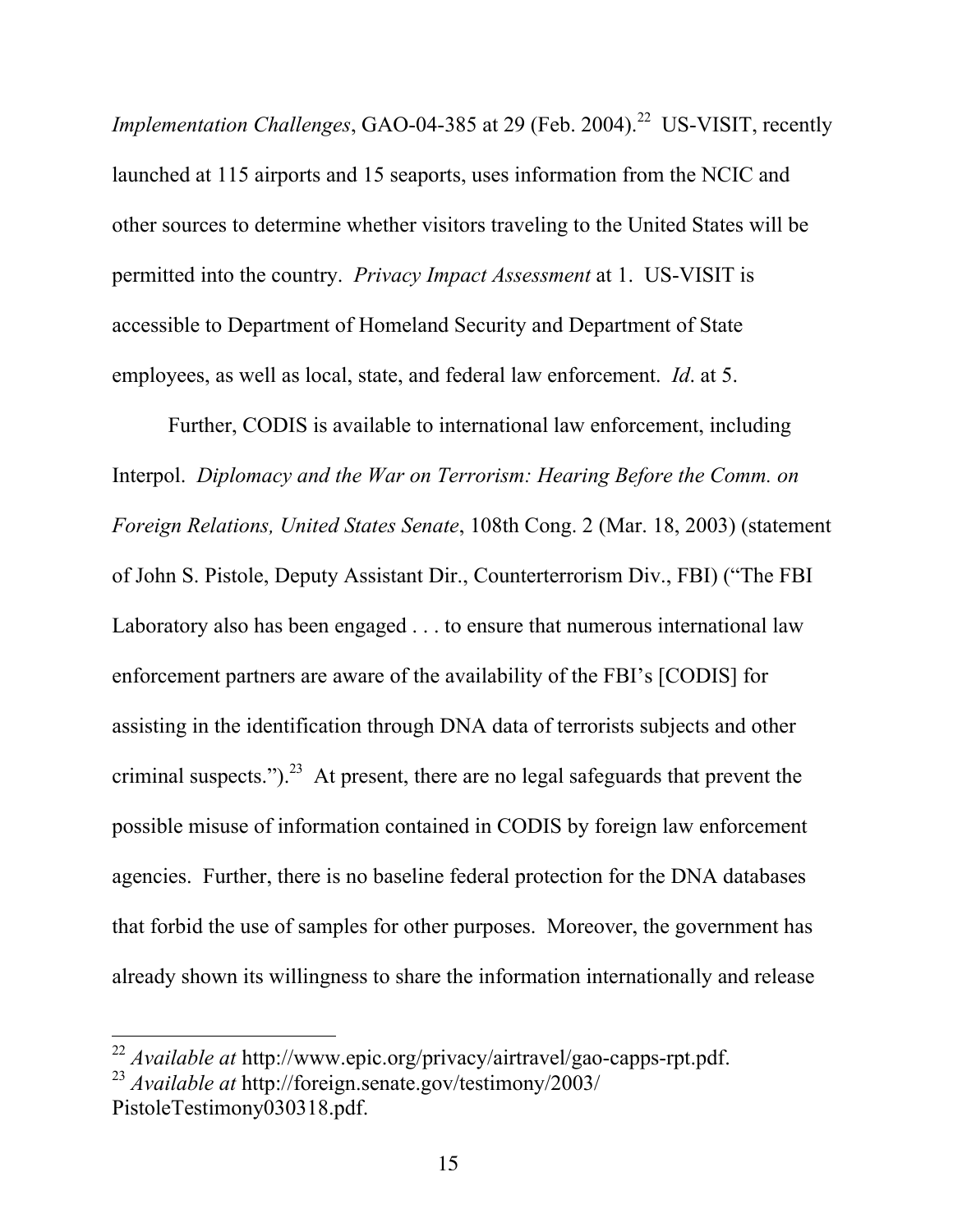the data into the hands of other nations, whose future use, either legally or scientifically, cannot be confined. *Id.* This problem is likely to increase dramatically with the growth in the number of characteristics that can be gleaned from DNA samples, along with the predicted expansion of the DNA databanks. Without constitutional limitations on the collection of DNA samples, the potential for abuse is great.

#### **CONCLUSION**

The compelled production of DNA samples from parolees pursuant to the federal DNA Analysis Backlog Elimination Act of 2000, 42 U.S.C. § 14135a, violates the Fourth Amendment. For the reasons set out above, the decision of the district court should be reversed.

Respectfully submitted,

MARC ROTENBERG MARCIA HOFMANN ELECTRONIC PRIVACY INFORMATION CENTER 1718 Connecticut Ave., NW, Suite 200 Washington, DC 20009 (202) 483-1140

Counsel for *Amicus Curiae*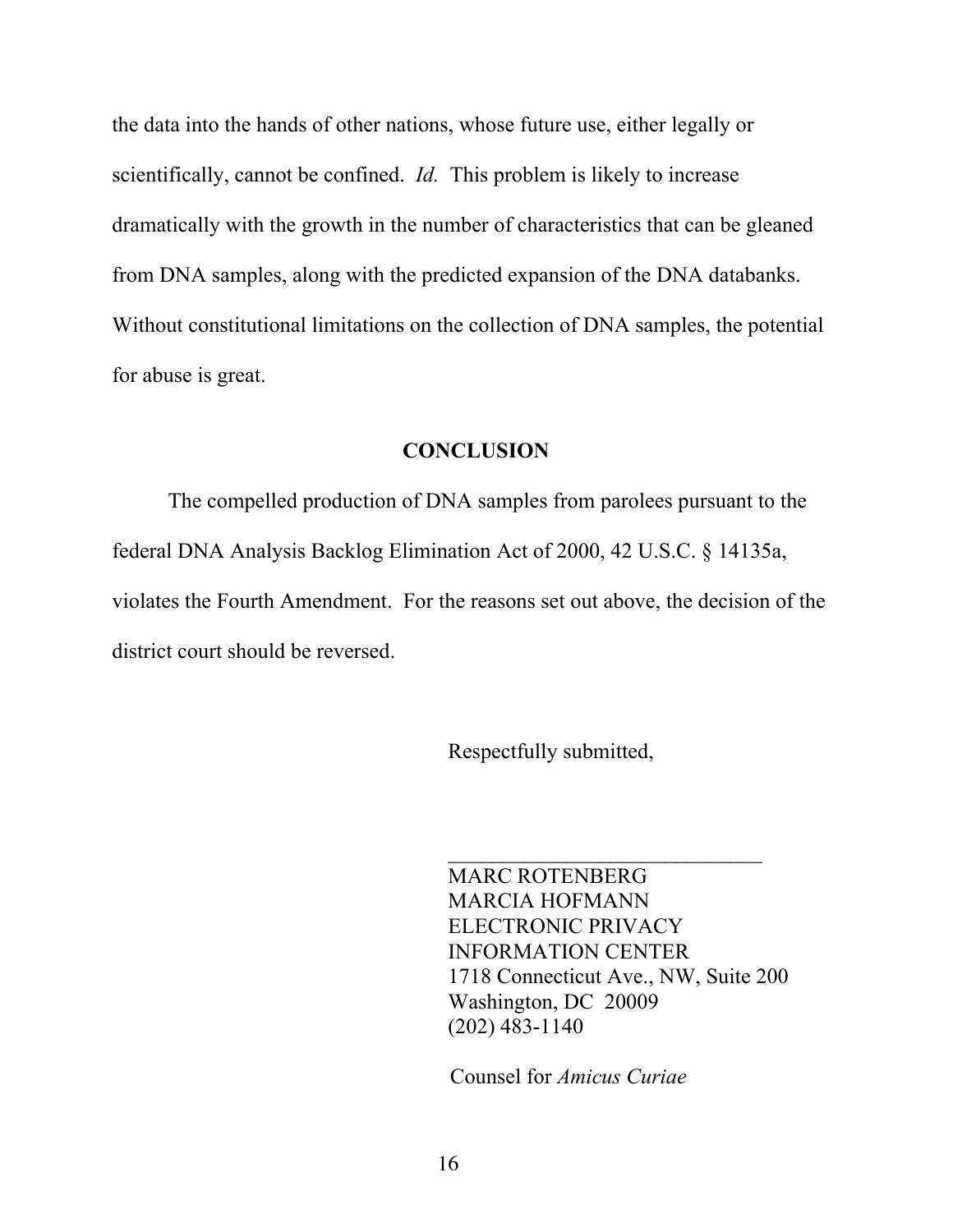### CERTIFICATE OF COMPLIANCE

Pursuant to Fed. R. App. P. 32(a)(2)(C) and Ninth Circuit Rule 32-1, the undersigned attorney for the *Amicus Curiae* certifies that this brief is proportionally spaced, has a typeface of 14 points or more and contains 3,494 words, and therefore complies with the word limitation imposed upon amicus curiae briefs by Fed. R. App. P. 29(d) and Fed. R. App. P. 32(a)(7)(i). This brief was prepared using Microsoft Word v. X.

Respectfully submitted,

MARC ROTENBERG MARCIA HOFMANN ELECTRONIC PRIVACY INFORMATION CENTER 1718 Connecticut Ave., NW, Suite 200 Washington, DC 20009 (202) 483-1140

 $\mathcal{L}_\text{max}$  , where  $\mathcal{L}_\text{max}$  , we have the set of  $\mathcal{L}_\text{max}$ 

Counsel for *Amicus Curiae*